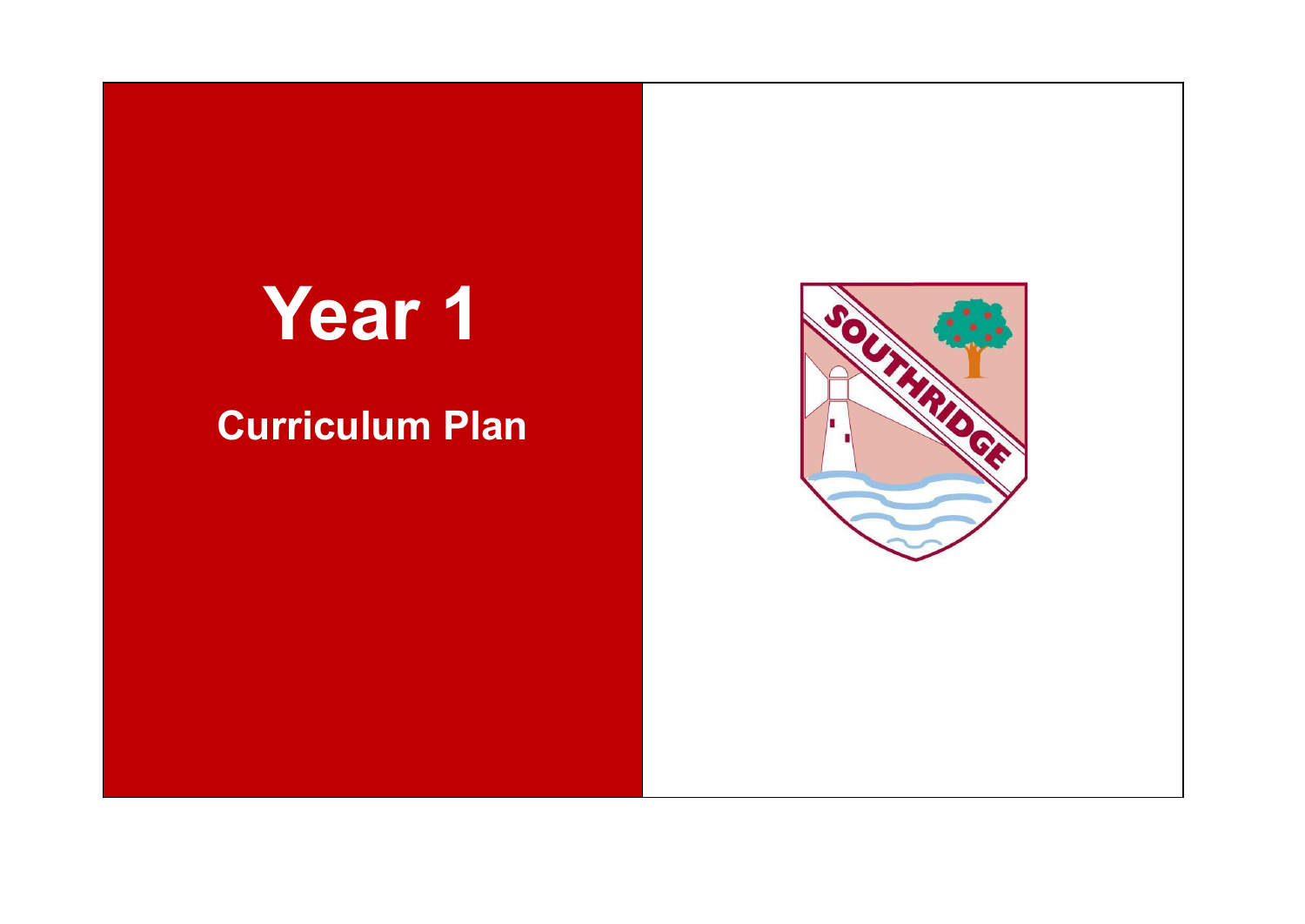| <b>Year 1 Autumn 1</b>                                                                                                                                                                                                                                                                                                                                                                                                                                                                                                                                                                                                                                                                                                                                                                                                                                                                                                                                                                                                                                                                                                                                                                                                                                                                                                                                                                                                                                                                                                                                                                                                                                                                                                                                                                                                                                                                                                                                                                                                                                                                                                                                                                   |                  |                                                                                                                                                                                                                                                                                                                                                                                                                                                                                                                                                                                                                                                                                                                                                                                                                                                                                                                                                                                                                                                                                                                                                                                                                                                                                                                                                                                  |  |
|------------------------------------------------------------------------------------------------------------------------------------------------------------------------------------------------------------------------------------------------------------------------------------------------------------------------------------------------------------------------------------------------------------------------------------------------------------------------------------------------------------------------------------------------------------------------------------------------------------------------------------------------------------------------------------------------------------------------------------------------------------------------------------------------------------------------------------------------------------------------------------------------------------------------------------------------------------------------------------------------------------------------------------------------------------------------------------------------------------------------------------------------------------------------------------------------------------------------------------------------------------------------------------------------------------------------------------------------------------------------------------------------------------------------------------------------------------------------------------------------------------------------------------------------------------------------------------------------------------------------------------------------------------------------------------------------------------------------------------------------------------------------------------------------------------------------------------------------------------------------------------------------------------------------------------------------------------------------------------------------------------------------------------------------------------------------------------------------------------------------------------------------------------------------------------------|------------------|----------------------------------------------------------------------------------------------------------------------------------------------------------------------------------------------------------------------------------------------------------------------------------------------------------------------------------------------------------------------------------------------------------------------------------------------------------------------------------------------------------------------------------------------------------------------------------------------------------------------------------------------------------------------------------------------------------------------------------------------------------------------------------------------------------------------------------------------------------------------------------------------------------------------------------------------------------------------------------------------------------------------------------------------------------------------------------------------------------------------------------------------------------------------------------------------------------------------------------------------------------------------------------------------------------------------------------------------------------------------------------|--|
| <b>History</b>                                                                                                                                                                                                                                                                                                                                                                                                                                                                                                                                                                                                                                                                                                                                                                                                                                                                                                                                                                                                                                                                                                                                                                                                                                                                                                                                                                                                                                                                                                                                                                                                                                                                                                                                                                                                                                                                                                                                                                                                                                                                                                                                                                           | <b>Geography</b> | <b>Science</b>                                                                                                                                                                                                                                                                                                                                                                                                                                                                                                                                                                                                                                                                                                                                                                                                                                                                                                                                                                                                                                                                                                                                                                                                                                                                                                                                                                   |  |
| Topic: Toys<br>How do our favourite games and toys compare with those of<br>children in the 1960's?<br>Changes within living memory.<br>Knowing that some objects belong in the past.<br>$\bullet$<br>Use phrases like old, new and a long time ago.<br>$\bullet$<br>Identify objects from the past.<br>$\bullet$<br>Identify the main differences between old and new<br>$\bullet$<br>objects.<br>Ask and answer questions about old and new<br>$\bullet$<br>objects.<br>Spot old and new things in a picture.<br>$\bullet$<br>Visit: Discovery museum.<br>Toys from the past workshop.<br>$\bullet$<br>Lost in a toy museum activity.<br>$\bullet$<br>Why do historians divide up time?<br>Identify and describe some of the ways in which<br>$\bullet$<br>historians divide up time such as BC and AD and<br>decades and suggest reasons for doing this<br>Compare, contrast and sequence historical events<br>$\bullet$<br>to create a simple timeline of British history and a<br>personal timeline of their life to date<br>What do people remember about the 1960s?<br>Identify through observation and discussion some<br>of the most memorable events of the 1960s and<br>suggest reasons for their significance<br>How do the most popular toys and games of the 1960s<br>compare with those of today?<br>Identify and describe some of the most popular<br>$\bullet$<br>toys and games of the 1960s<br>Compare and contrast toys and games of the<br>1960s with those of today, identifying and<br>describing similarities (continuity) and differences<br>they observe (change)<br>Why were there no smart toys and games in the 1960s?<br>Describe and explain the cause of the major<br>change to toys and games since 1960s<br>How can we make sure we play with smart toys and games<br>safely and securely?<br>Describe what Tim Berners-Lee invented in 1989<br>$\bullet$<br>and suggest reasons to explain how this change<br>affected toys and games and other aspects of life<br>since then<br>What do adults I know remember about the 1960s?<br>Recognise, describe and explain how they can use<br>$\bullet$<br>Wi-Fi-enabled toys and games safely and securely | See Autumn 2     | Topic: Use of Everyday Materials<br>Distinguish between an object and the material<br>$\bullet$<br>from which it is made<br>Identify and name a variety of everyday materials,<br>including wood, plastic, glass, metal, water, and<br>rock<br>Describe the simple physical properties of a variety<br>$\bullet$<br>of everyday materials<br>Compare and group together a variety of everyday<br>materials on the basis of their simple physical<br>properties.<br>To be able to identify and classify.<br>To be able to observe carefully, using simple<br>$\bullet$<br>equipment.<br>To be able to ask simple questions and recognise<br>$\bullet$<br>that they can be answered in different ways.<br>To be able to perform simple tests.<br>To be able to record simple data in order to answer<br>$\bullet$<br>a question.<br>To be able to make simple measurements with<br>$\bullet$<br>equipment (non-statutory).<br>Topic: Seasons<br>(ongoing throughout year but reviewed in this term)<br>Observe changes across the four seasons<br>Observe and describe weather associated with the<br>seasons and how day length varies.<br>Ask simple questions and recognise that they can<br>$\bullet$<br>be answered in different ways.<br>Perform simple tests.<br>$\bullet$<br>Observe closely, using simple equipment.<br>Gather and record data to help answer a question. |  |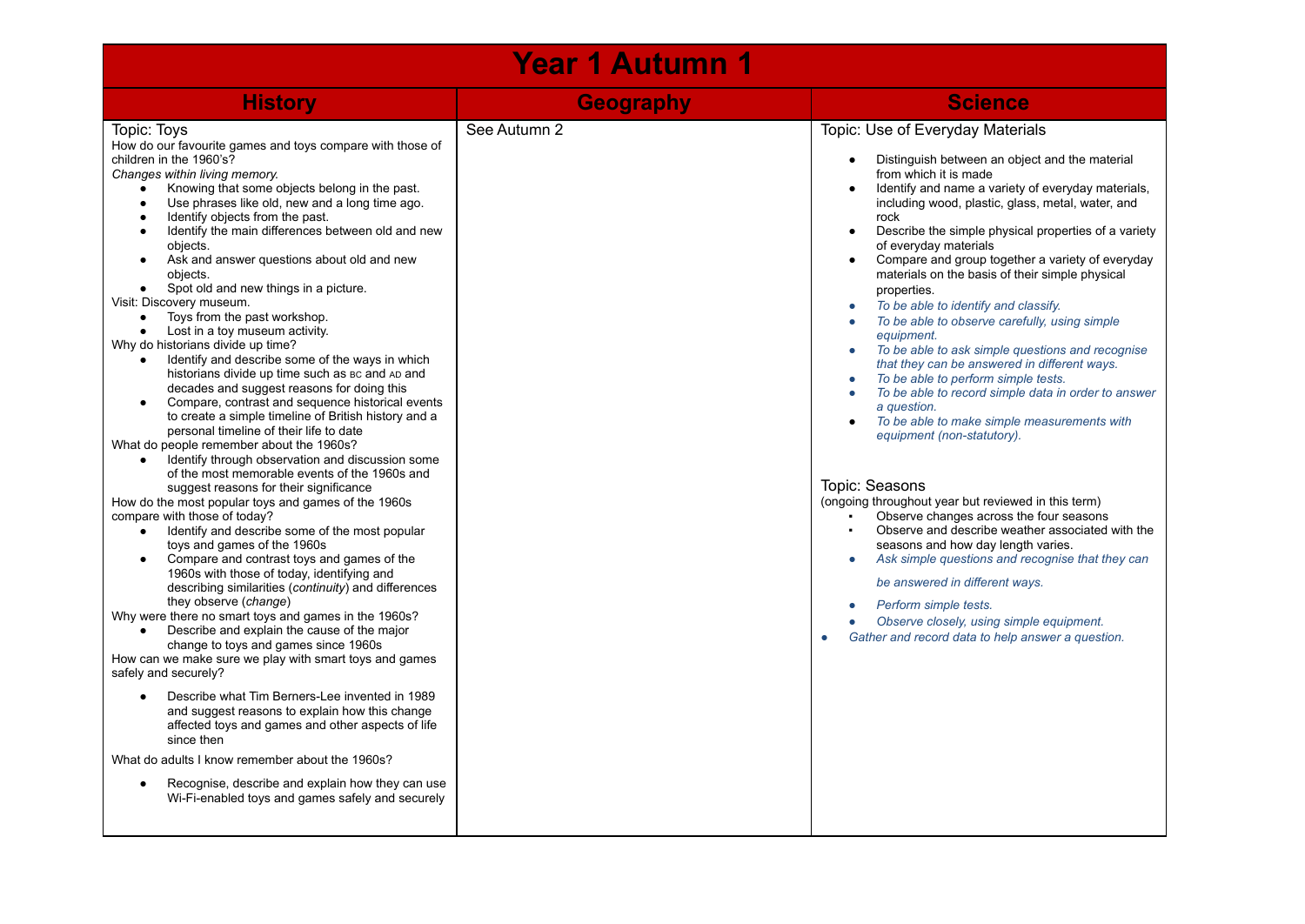| <b>Year 1 Autumn 1</b>                                                                                                                                                                                                                                                                                                                                                                                                                                                                                                      |                                                                                                                                                                                                                                                                                                                                                                                                                                                                                                                            |                                                                                                                                                                                                                                                                                                                                                                                                             |                                                                                                                                                                                                                                                                                                                                                                                                                                                                                                                                                                                                                                                                                                                 |
|-----------------------------------------------------------------------------------------------------------------------------------------------------------------------------------------------------------------------------------------------------------------------------------------------------------------------------------------------------------------------------------------------------------------------------------------------------------------------------------------------------------------------------|----------------------------------------------------------------------------------------------------------------------------------------------------------------------------------------------------------------------------------------------------------------------------------------------------------------------------------------------------------------------------------------------------------------------------------------------------------------------------------------------------------------------------|-------------------------------------------------------------------------------------------------------------------------------------------------------------------------------------------------------------------------------------------------------------------------------------------------------------------------------------------------------------------------------------------------------------|-----------------------------------------------------------------------------------------------------------------------------------------------------------------------------------------------------------------------------------------------------------------------------------------------------------------------------------------------------------------------------------------------------------------------------------------------------------------------------------------------------------------------------------------------------------------------------------------------------------------------------------------------------------------------------------------------------------------|
| <b>Technology</b>                                                                                                                                                                                                                                                                                                                                                                                                                                                                                                           | <b>Computing</b>                                                                                                                                                                                                                                                                                                                                                                                                                                                                                                           | Art                                                                                                                                                                                                                                                                                                                                                                                                         | PE                                                                                                                                                                                                                                                                                                                                                                                                                                                                                                                                                                                                                                                                                                              |
| Topic: Mechanisms- Wheels and<br>Axles<br>Pupils experiment with mechanisms and<br>troubleshoot why some wheels don't rotate,<br>before designing and building a moving<br>Desian<br>Designing Mechanisms.<br>Make<br>Adapting mechanisms.<br>Measuring and cutting accurately.<br>Following a design brief.<br>Working to scale.<br>Identifying materials commonly used for<br>wheels.<br>Evaluate<br>Researching and testing mechanisms<br><b>Technical knowledge</b><br>Understanding how an axle works on a<br>vehicle. | Topic: Keeping Safe and exploring<br>technology<br>Information and Technology<br>recognise common uses of<br>$\bullet$<br>information technology beyond<br>school<br>use technology safely and<br>$\bullet$<br>respectfully, keeping personal<br>information private; identify where<br>to go for help and support when<br>they have concerns about content<br>or contact on the internet or other<br>online technology.<br>E- Safety Pause & Think Online - How can<br>we be safe, responsible, and respectful<br>online? | <b>Topic: Colour</b><br>To develop a wide range of art using<br>colour, line, shape, form and space.<br><b>Explore the work of a famous artist</b><br>Monet.<br>Introduce colour mixing and create<br>$\bullet$<br>a piece of art using warm or cool<br>colours.<br>Use language to evaluate<br>$\bullet$<br>light/dark and warm/cool.<br>Recognise and name primary and<br>$\bullet$<br>secondary colours. | Topic: Dance 1<br>Perform dances using simple movement<br>patterns<br>Respond to a range of stimuli and<br>$\bullet$<br>types of music<br>Explore space, direction, levels<br>$\bullet$<br>and speeds.<br>Experiment creating actions and<br>$\bullet$<br>performing movements with<br>different body parts.<br>Topic: Attack, defend and shoot 1<br>Participate in team games, developing<br>simple tactics for attacking and defending.<br>To practise basic movements<br>$\bullet$<br>including running, jumping,<br>throwing and catching.<br>To begin to engage in competitive<br>$\bullet$<br>activities.<br>To experience opportunities to<br>$\bullet$<br>improve agility, balance and<br>coordination. |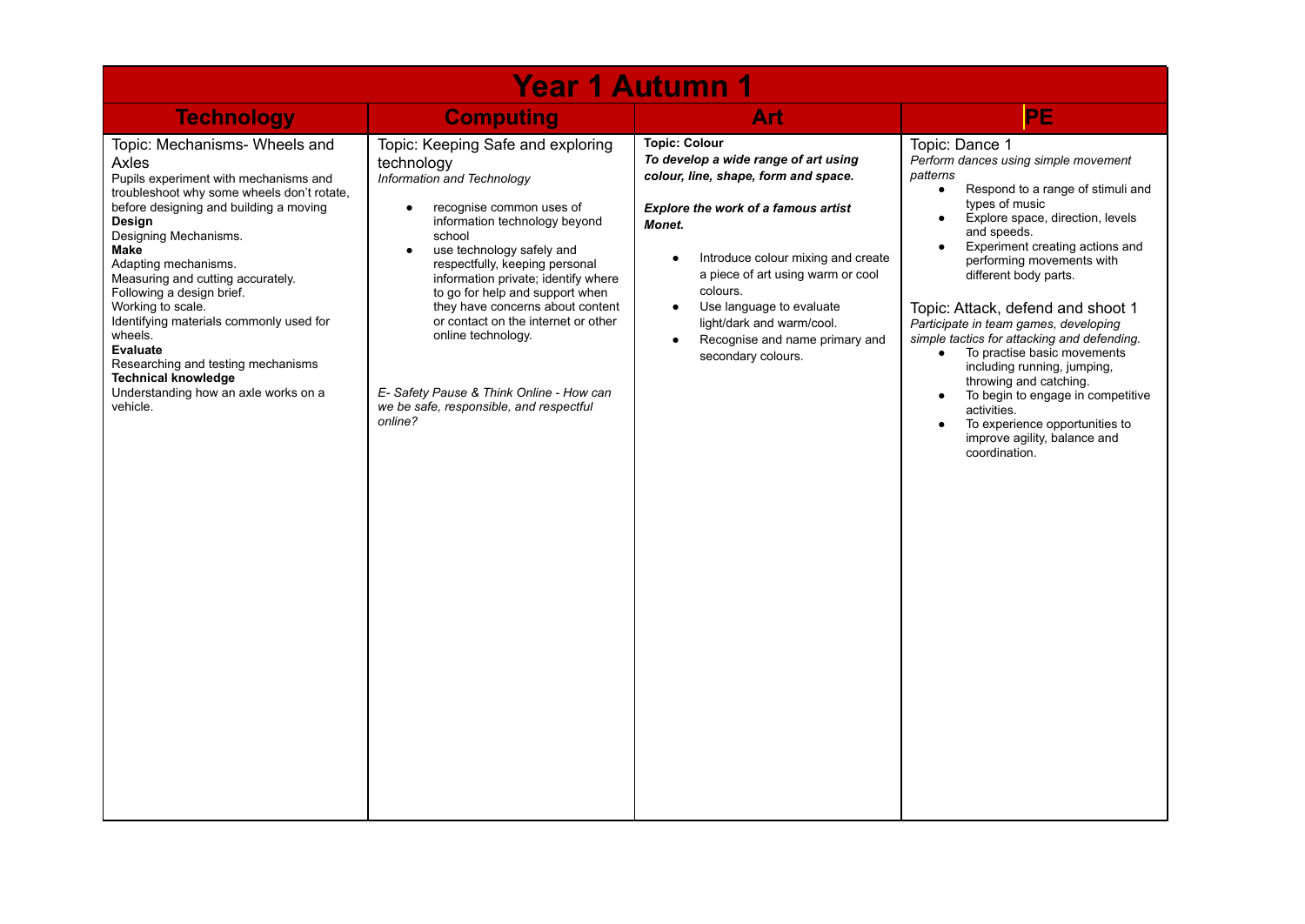| <b>Year 1 Autumn 1</b>                                                                                                                                                                                                                                                                                                                                                                                                                                                                                                                                                                                                                                                                                                                                                                                                                                                                                                                 |                                                                                                                                                                                                                                                                                                                                                                                                                                                                                                                                                                                                                                                                                                                                                                                                                                                                           |                                                                                                                                                                                                                     |                                                                                                                                                                                                                                                                           |
|----------------------------------------------------------------------------------------------------------------------------------------------------------------------------------------------------------------------------------------------------------------------------------------------------------------------------------------------------------------------------------------------------------------------------------------------------------------------------------------------------------------------------------------------------------------------------------------------------------------------------------------------------------------------------------------------------------------------------------------------------------------------------------------------------------------------------------------------------------------------------------------------------------------------------------------|---------------------------------------------------------------------------------------------------------------------------------------------------------------------------------------------------------------------------------------------------------------------------------------------------------------------------------------------------------------------------------------------------------------------------------------------------------------------------------------------------------------------------------------------------------------------------------------------------------------------------------------------------------------------------------------------------------------------------------------------------------------------------------------------------------------------------------------------------------------------------|---------------------------------------------------------------------------------------------------------------------------------------------------------------------------------------------------------------------|---------------------------------------------------------------------------------------------------------------------------------------------------------------------------------------------------------------------------------------------------------------------------|
| <b>Music</b>                                                                                                                                                                                                                                                                                                                                                                                                                                                                                                                                                                                                                                                                                                                                                                                                                                                                                                                           | <b>RE</b>                                                                                                                                                                                                                                                                                                                                                                                                                                                                                                                                                                                                                                                                                                                                                                                                                                                                 | <b>French</b>                                                                                                                                                                                                       | <b>PSHCE</b>                                                                                                                                                                                                                                                              |
| Topic: Hey you!<br>Listen & Appraise - begin to<br>recognise styles, find the pulse,<br>recognise instruments, listen,<br>discuss other dimensions of<br>music.<br><b>Musical Activities -</b><br>Games - begin to internalise,<br>$\bullet$<br>understand, feel, know how the<br>dimensions of music work<br>together. Focus on Warm-up<br>Games. Pulse, rhythm, pitch,<br>tempo, dynamics.<br>Singing - start to sing, learn about<br>singing and vocal health. Begin to<br>learn about working in a<br>group/ensemble.<br>Playing - start to play a classroom<br>instrument in a<br>group/band/ensemble.<br>Perform/Share - begin to work<br>together in a<br>group/band/ensemble and perform<br>to each other and an audience.<br>Discuss/respect/improve your<br>work together.<br>Unit specific focus: How pulse, rhythm and<br>pitch work together. When we rap we use<br>pulse and rhythm but add pitch and we have<br>a song. | Topic: Christianity<br>What can we learn about Christianity from<br>visiting a church?<br>What do Christians believe about God?<br>Belief:<br>God as One, creator, loving,<br>$\bullet$<br>caring, having authority.<br>Descriptions of God as Father,<br>Loving Parent, King<br>Authority:<br>The Bible as the holy book of<br>$\bullet$<br>Christians which tells them about<br>God.<br>Introduction to a local church<br>leader e.g. priest/minister/vicar.<br>Expressions of belief:<br>The church building as a place for<br>worship, community and<br>belonging, - introduction to some<br>features of churches (depending<br>on the tradition visited) e.g. cross,<br>pulpit, lectern, altar, candles,<br>icons, font, statues.<br>Impact of belief:<br>How Christians care for God's<br>creation (link to Harvest and God<br>as Creator).<br><b>Church visit.</b> | Topic: L'extraterrestre<br>Focus:<br>Colours<br>Simple questions<br>Vocabulary:<br><b>Nouns</b><br>un extraterrestre, sa fusée<br>Adjectives<br>triste, bleu, rouge, jaune, vert<br>Conversation<br>non, oui, merci | Topic: Being Me in My World<br>Special and Safe<br>My Class<br>$\overline{\phantom{a}}$<br><b>Rights and Responsibilities</b><br>$\overline{a}$<br>Rewards and Feeling Proud<br>$\overline{a}$<br>Consequences<br>$\overline{\phantom{a}}$<br>Owning our Learning Charter |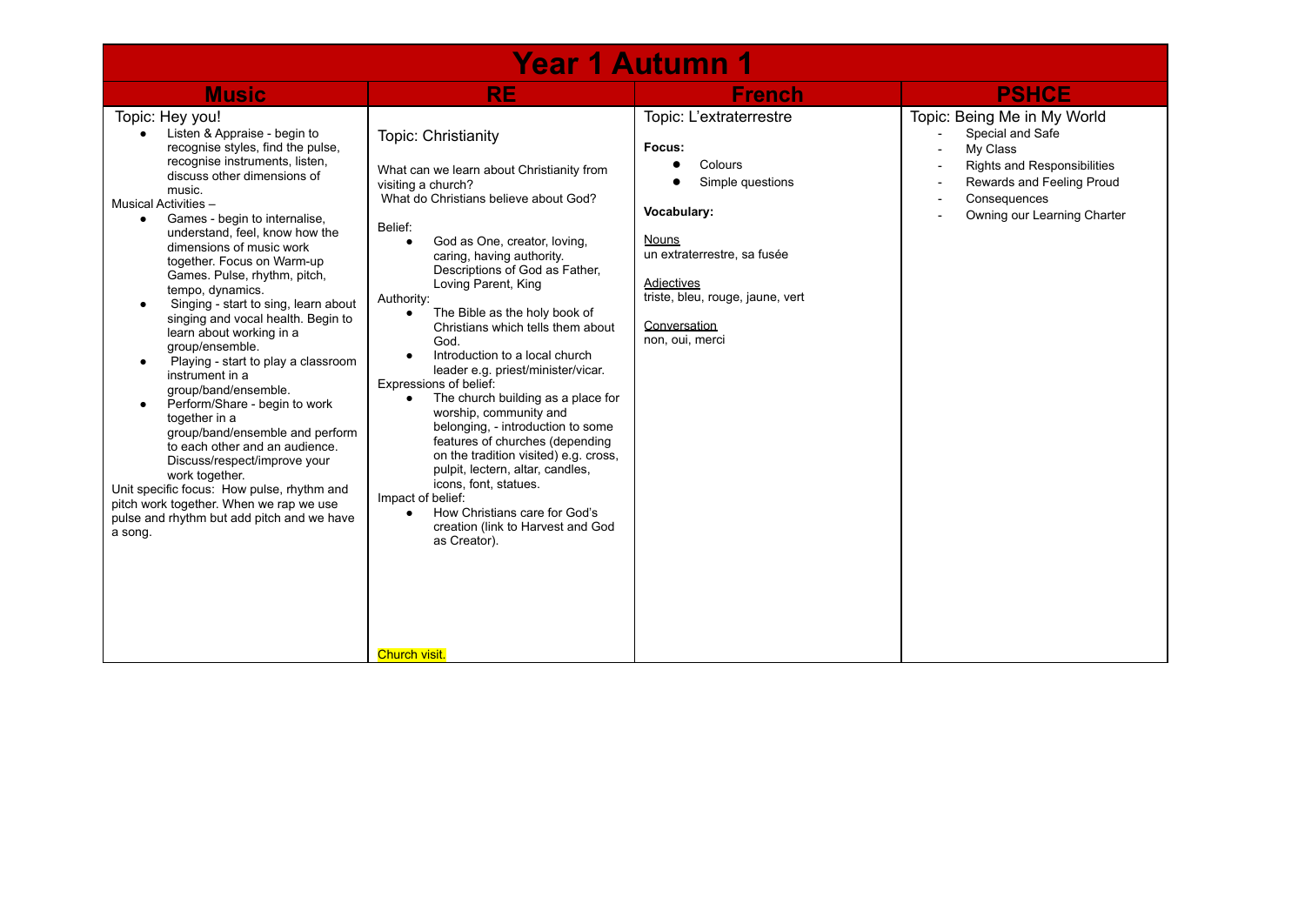| <b>Year 1 Autumn 2</b> |                                                                                                                                                                                                                                                                                                                                                                                                                                                                                                                                                                                                                                                                                                                  |                                                                                                                                                                                                                                                                                                                                                                           |  |
|------------------------|------------------------------------------------------------------------------------------------------------------------------------------------------------------------------------------------------------------------------------------------------------------------------------------------------------------------------------------------------------------------------------------------------------------------------------------------------------------------------------------------------------------------------------------------------------------------------------------------------------------------------------------------------------------------------------------------------------------|---------------------------------------------------------------------------------------------------------------------------------------------------------------------------------------------------------------------------------------------------------------------------------------------------------------------------------------------------------------------------|--|
| <b>History</b>         | <b>Geography</b>                                                                                                                                                                                                                                                                                                                                                                                                                                                                                                                                                                                                                                                                                                 | <b>Science</b>                                                                                                                                                                                                                                                                                                                                                            |  |
| See Autumn 1.          | Topic: Pirate Island<br>Use simple compass directions (north, south, east<br>$\bullet$<br>and west).<br>Use aerial photographs and plan perspectives to<br>$\bullet$<br>recognise landmarks and basic human and<br>physical features; devise a simple map; and use<br>and construct basic symbols in a key.<br>Use simple fieldwork and observational skills to<br>$\bullet$<br>study the geography of their school and its<br>grounds and the key human and physical features<br>of its surrounding environment.<br>Design a simple pirate map including a key.<br>Use a simple map of the school grounds to complete a<br>treasure hunt.<br>Recognise key features on aerial photographs of our local<br>area. | Topic: Investigations and Seasonal Change<br>Observe and describe weather associated with the<br>$\overline{\phantom{a}}$<br>seasons and how day length varies.<br>Ask simple questions and recognise they can be<br>$\overline{\phantom{a}}$<br>answered in different ways.<br>Observe closely, use simple equipment and perform<br>$\bar{\phantom{a}}$<br>simple tests. |  |
|                        |                                                                                                                                                                                                                                                                                                                                                                                                                                                                                                                                                                                                                                                                                                                  |                                                                                                                                                                                                                                                                                                                                                                           |  |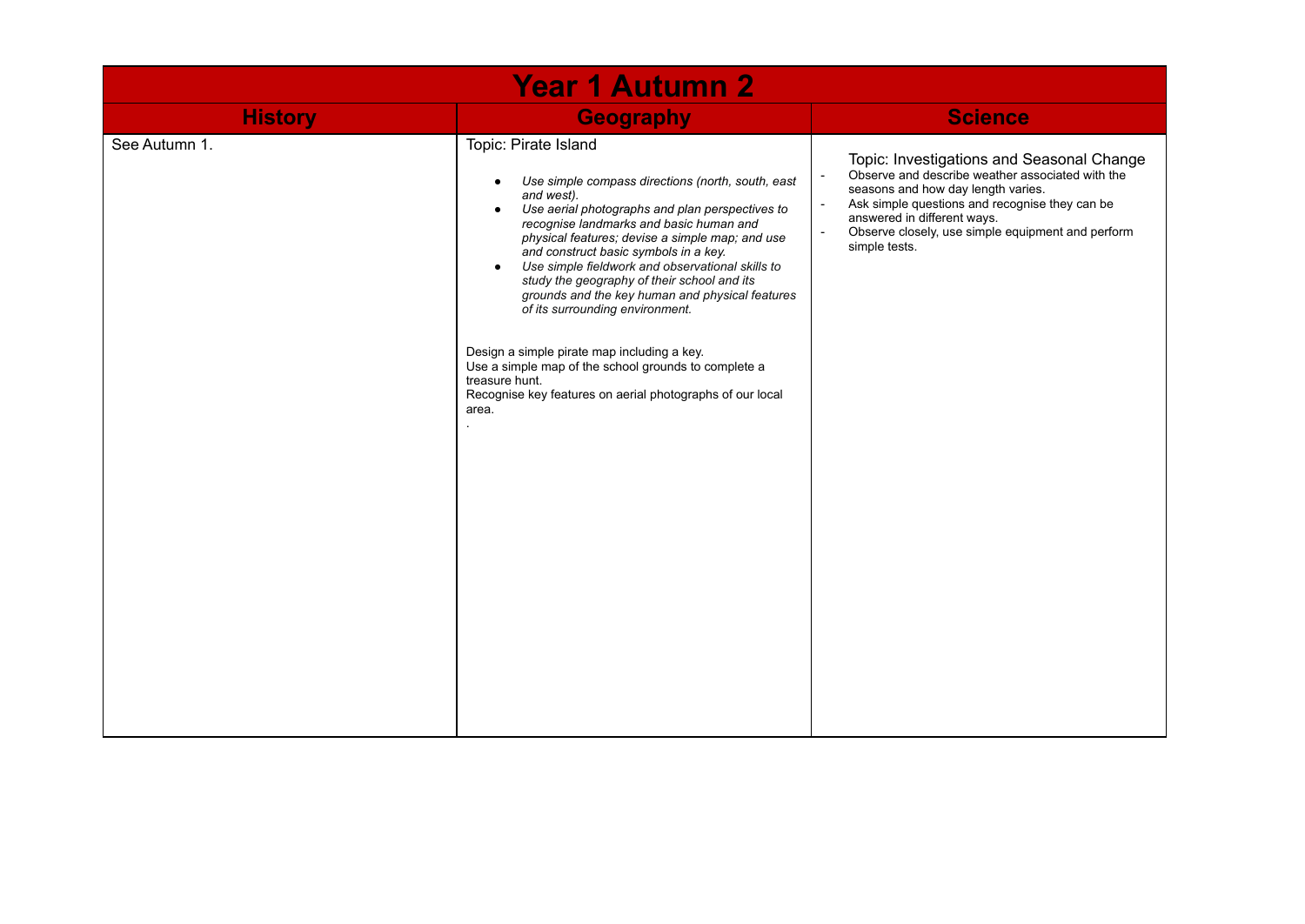| <b>Year 1 Autumn 2</b>                                                                                                                                                                                                                                                                                                                                                    |                                                                                                                                                                                                                                                                                                                                                                                                                                                                                                                                                                                                              |                                                                                                                                                                                   |                                                                                                                                                                                                                                                                                                                                                                                                                                                                                                                                                                                                                                 |  |
|---------------------------------------------------------------------------------------------------------------------------------------------------------------------------------------------------------------------------------------------------------------------------------------------------------------------------------------------------------------------------|--------------------------------------------------------------------------------------------------------------------------------------------------------------------------------------------------------------------------------------------------------------------------------------------------------------------------------------------------------------------------------------------------------------------------------------------------------------------------------------------------------------------------------------------------------------------------------------------------------------|-----------------------------------------------------------------------------------------------------------------------------------------------------------------------------------|---------------------------------------------------------------------------------------------------------------------------------------------------------------------------------------------------------------------------------------------------------------------------------------------------------------------------------------------------------------------------------------------------------------------------------------------------------------------------------------------------------------------------------------------------------------------------------------------------------------------------------|--|
| <b>Technology</b>                                                                                                                                                                                                                                                                                                                                                         | <b>Computing</b>                                                                                                                                                                                                                                                                                                                                                                                                                                                                                                                                                                                             | Art                                                                                                                                                                               | <b>PE</b>                                                                                                                                                                                                                                                                                                                                                                                                                                                                                                                                                                                                                       |  |
| Topic: Mechanisms-<br><b>Moving Story Books</b><br>Children explore levers and sliders to make<br>a moving story book.<br>Design<br>Designing for others.<br>Make<br>Assembling accurately.<br>Creating different movements (up, down,<br>along and around).<br>Evaluate<br>Testing finished product.<br><b>Technical knowledge</b><br>Understanding what a mechanism is. | Topic: Action algorithms.<br>Computer science-computational thinking.<br>understand what algorithms are,<br>how they are implemented as<br>programs on digital devices, and<br>that programs execute by following<br>precise and unambiguous<br>instructions<br>create and debug simple programs<br>Explore a range of instructions to understand<br>an algorithm is a precisely defined sequence<br>of instructions or a set of rules for performing<br>a specific task.<br>E-safety: E-Safety- Internet Traffic Lights<br>(Privacy and Security) - How do you stay<br>safe when visiting a website or app? | <b>Topic: Sculpture</b><br>To use a range of materials creatively to<br>design and make products.<br>Make different shapes using clay<br>to create a Christmas Tree<br>sculpture. | Topic: Dance 2<br>Perform dances using simple movement<br>patterns<br>Able to build simple movement<br>patterns from given actions.<br>Compose and link actions to make<br>simple movement phrases.<br>Respond appropriately to<br>supporting concepts such as<br>canon and levels.<br>Topic: Attack, defend and shoot 2<br>Participate in team games, developing<br>simple tactics for attacking and defending.<br>To recognise rules and apply them<br>in competitive and cooperative<br>games.<br>Use and apply simple strategies<br>for invasion games.<br>Preparing for, and explaining<br>reasons why we enjoy, exercise. |  |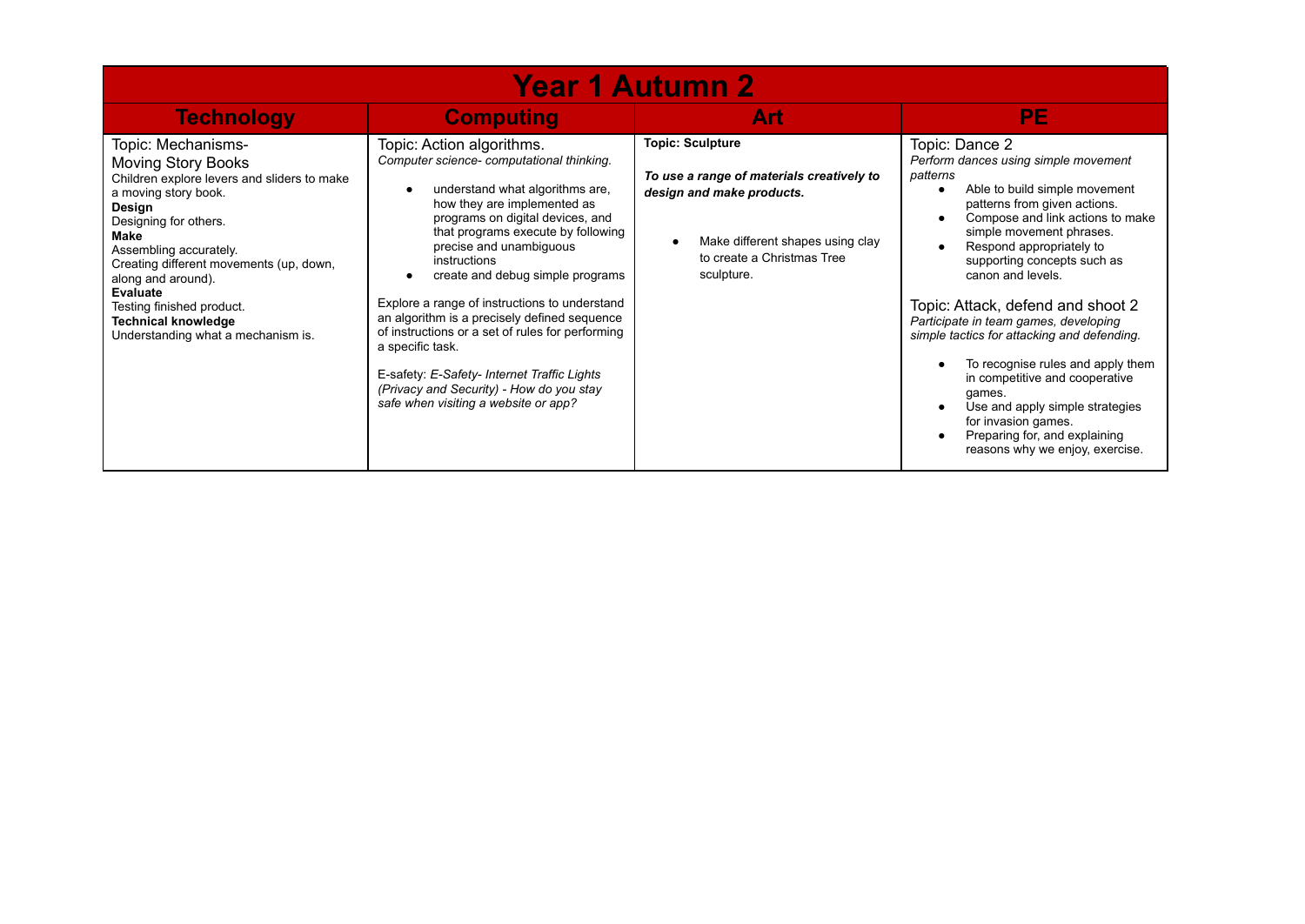| <b>Year 1 Autumn 2</b>                                                                                                                                                                                                                                                                      |                                                                                                                                                                                                                                                                                                                                                                                                                                                                                                                                                                                                                         |                                                                                                                                                                                                                                      |                                                                                                                                                                                                                                     |
|---------------------------------------------------------------------------------------------------------------------------------------------------------------------------------------------------------------------------------------------------------------------------------------------|-------------------------------------------------------------------------------------------------------------------------------------------------------------------------------------------------------------------------------------------------------------------------------------------------------------------------------------------------------------------------------------------------------------------------------------------------------------------------------------------------------------------------------------------------------------------------------------------------------------------------|--------------------------------------------------------------------------------------------------------------------------------------------------------------------------------------------------------------------------------------|-------------------------------------------------------------------------------------------------------------------------------------------------------------------------------------------------------------------------------------|
| <b>Music</b>                                                                                                                                                                                                                                                                                | <b>RE</b>                                                                                                                                                                                                                                                                                                                                                                                                                                                                                                                                                                                                               | <b>French</b>                                                                                                                                                                                                                        | <b>PSHCE</b>                                                                                                                                                                                                                        |
| Topic: Rhythm in the way we walk/<br>The banana rap and Christmas<br>Listen & Appraise (descriptions for<br>all strands as above-Autumn 1)<br><b>Musical Activities:</b><br>• Games<br>• Singing<br>Unit specific focus: how pulse, rhythm and<br>pitch work together. Singing and rapping. | Topic: Christianity<br>What do Christians believe about God?<br>(cont.)<br>Why are gifts given at Christmas?<br>Belief:<br>Introduction to the special nature<br>$\bullet$<br>of Jesus shown through his<br>special birth [Incarnation].<br>Authority:<br>Jesus as important as shown<br>$\bullet$<br>through his birth, death and<br>resurrection - Christmas and<br>Easter. [Incarnation and Salvation]<br>Expressions of belief:<br>How Christians celebrate<br>$\bullet$<br>Christmas, Easter, Harvest.<br>Impact of belief:<br>Christian values and ways of living<br>$\bullet$<br>based on the teaching of Jesus. | Topic: Tom le Pirate<br>Focus:<br>Adjectives<br>Prepositions<br>Vocabulary:<br>Nouns<br>un pirate, son bateau, le trésor, les diamants,<br>la mer<br>Adjectives<br>triste, trop petit, trop grand<br>Prepositions<br>sur, dans, sous | <b>Topic: Celebrating Difference</b><br>The Same As<br>Different From<br>What is Bullying?<br>$\blacksquare$<br>What do I do about Bullying?<br>$\blacksquare$<br>Making new friends.<br>Celebrating Difference,<br>Celebrating Me. |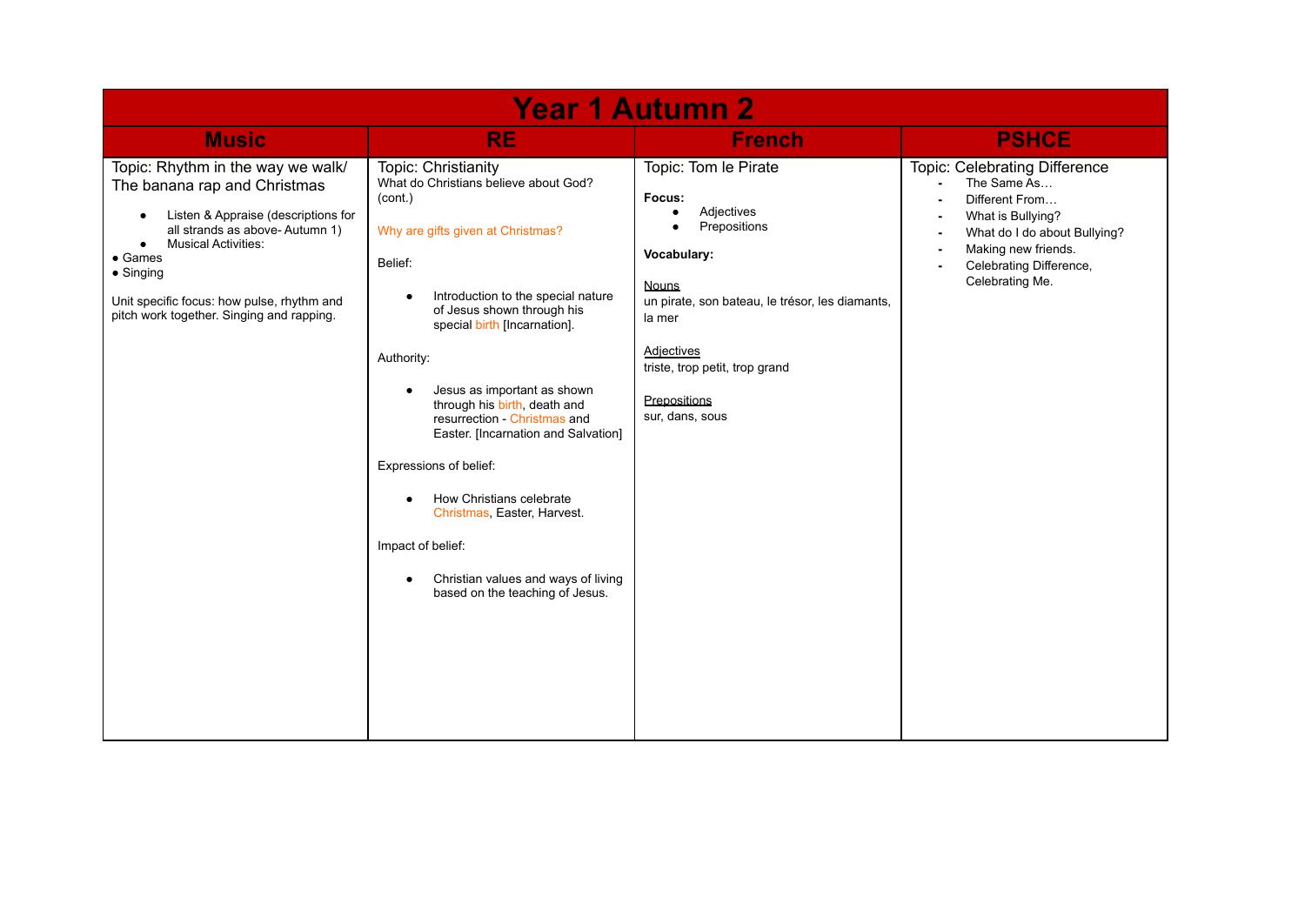| <b>Year 1 Spring 1</b>                                                                                                                                                                                                                                                                                                                                                                                                                                                                                                                                                                                                                                                                                                                                                                                                                                                                                                                                                                                                                                                                                                                                                                                                                                                                                                                                                                                 |                  |                                                                                                                                                                                                                                                                                                                                                                                                                                                                                                                                                                                                                                                                                                                                                                                                                                                                          |  |
|--------------------------------------------------------------------------------------------------------------------------------------------------------------------------------------------------------------------------------------------------------------------------------------------------------------------------------------------------------------------------------------------------------------------------------------------------------------------------------------------------------------------------------------------------------------------------------------------------------------------------------------------------------------------------------------------------------------------------------------------------------------------------------------------------------------------------------------------------------------------------------------------------------------------------------------------------------------------------------------------------------------------------------------------------------------------------------------------------------------------------------------------------------------------------------------------------------------------------------------------------------------------------------------------------------------------------------------------------------------------------------------------------------|------------------|--------------------------------------------------------------------------------------------------------------------------------------------------------------------------------------------------------------------------------------------------------------------------------------------------------------------------------------------------------------------------------------------------------------------------------------------------------------------------------------------------------------------------------------------------------------------------------------------------------------------------------------------------------------------------------------------------------------------------------------------------------------------------------------------------------------------------------------------------------------------------|--|
| <b>History</b>                                                                                                                                                                                                                                                                                                                                                                                                                                                                                                                                                                                                                                                                                                                                                                                                                                                                                                                                                                                                                                                                                                                                                                                                                                                                                                                                                                                         | <b>Geography</b> | <b>Science</b>                                                                                                                                                                                                                                                                                                                                                                                                                                                                                                                                                                                                                                                                                                                                                                                                                                                           |  |
| Topic: What does it take to become a great<br>explorer?<br>Why is Ranulph Fiennes in the Guinness World Records?<br>Describe the achievements of Ranulph Fiennes,<br>the qualities he possesses and give reasons why<br>he is recognised as the world's greatest living<br>explorer<br>How do Amy Johnson's achievements compare with those of<br>Ranulph?<br>Give an account of the accomplishments of Amy<br>$\bullet$<br>Johnson and give reasons which suggest why they<br>can be considered remarkable given the role of<br>women in society at the time<br>Why did Christopher Columbus sail across an unknown<br>ocean?<br>Identify and recognise the main motives of the<br>explorer Christopher Columbus, describe what he<br>achieved and give reasons to help understand why<br>he was able to accomplish what he did<br>Why was Neil Armstrong's small step also 'a great leap'<br>forward?<br>Describe and suggest reasons to help explain why<br>$\bullet$<br>the achievement of Neil Armstrong was so<br>significant in the history of mankind and what<br>enabled him to accomplish what he did<br>Are you the kind of person who could become a Mars<br>explorer?<br>Recognise, observe and suggest reasons for the<br>particular challenges explorers venturing to Mars will<br>face and explain the personal qualities they will require<br>to complete the expedition successfully | See Spring 2     | Topic: Investigations linked to explorers<br>(application of materials topic)<br>Ask simple questions and recognise that they can<br>$\bullet$<br>be answered in different ways.<br>Observe closely, use simple equipment, perform<br>$\bullet$<br>simple tests, identify and classify<br>Use their observations and ideas to suggest<br>$\bullet$<br>answers to questions, gather and record data to<br>help in answering questions.<br>Topic: Seasons<br>(ongoing throughout year but reviewed in this term)<br>Observe changes across the four seasons<br>Observe and describe weather associated with the<br>seasons and how day length varies.<br>Ask simple questions and recognise that they can<br>۰<br>be answered in different ways.<br>Perform simple tests.<br>Observe closely, using simple equipment.<br>Gather and record data to help answer a question. |  |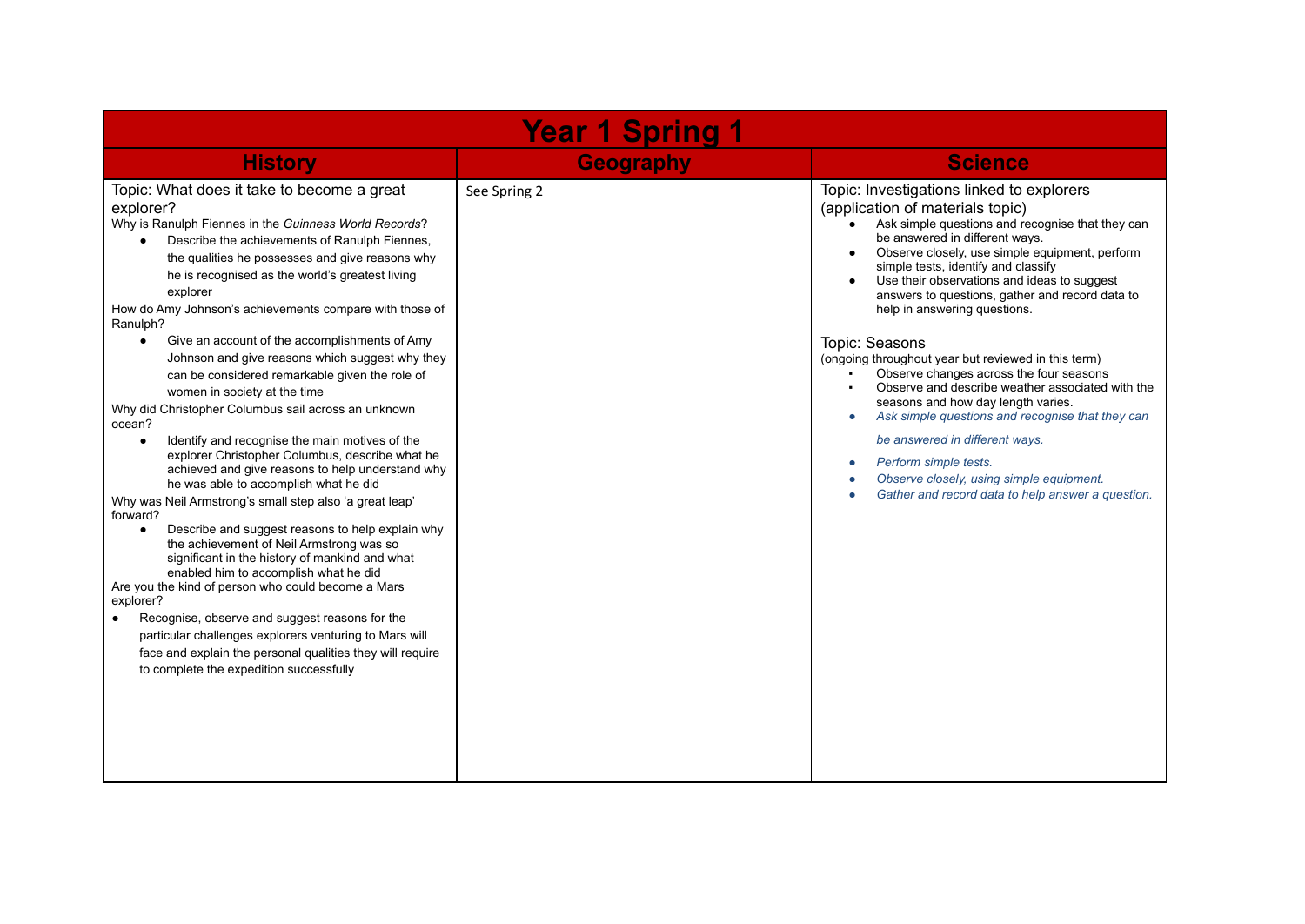| <b>Year 1 Spring 1</b>                                                                                                                                                                                                                                                                                                                                                                                                                                                                                                                                                    |                                                                                                                                                                                                                                                                                                                                                                                                                                                                                                                          |                                                                                                                                                                                                                                                                                                                                                                                                                                                         |                                                                                                                                                                                                                                                                                                                                                                                                                                                                                                                                                                                                                                        |
|---------------------------------------------------------------------------------------------------------------------------------------------------------------------------------------------------------------------------------------------------------------------------------------------------------------------------------------------------------------------------------------------------------------------------------------------------------------------------------------------------------------------------------------------------------------------------|--------------------------------------------------------------------------------------------------------------------------------------------------------------------------------------------------------------------------------------------------------------------------------------------------------------------------------------------------------------------------------------------------------------------------------------------------------------------------------------------------------------------------|---------------------------------------------------------------------------------------------------------------------------------------------------------------------------------------------------------------------------------------------------------------------------------------------------------------------------------------------------------------------------------------------------------------------------------------------------------|----------------------------------------------------------------------------------------------------------------------------------------------------------------------------------------------------------------------------------------------------------------------------------------------------------------------------------------------------------------------------------------------------------------------------------------------------------------------------------------------------------------------------------------------------------------------------------------------------------------------------------------|
| <b>Technology</b>                                                                                                                                                                                                                                                                                                                                                                                                                                                                                                                                                         | <b>Computing</b>                                                                                                                                                                                                                                                                                                                                                                                                                                                                                                         | Art                                                                                                                                                                                                                                                                                                                                                                                                                                                     | PE.                                                                                                                                                                                                                                                                                                                                                                                                                                                                                                                                                                                                                                    |
| Topic: Structures - Windmills<br>Through the theme of windmills, pupils<br>design and create their own structure and<br>functioning Design<br>Designing for others.<br>Make<br>Assembling different components to work<br>together to create motion.<br>Assembling accurately.<br>Cutting neatly.<br><b>Evaluate</b><br>Testing finished product.<br><b>Technical knowledge</b><br>Developing awareness of different structures<br>for different purposes.<br>Understanding how to turn 2D nets into 3D<br>structures.<br>Understanding what mechanisms are.<br>windmill. | Topic: Introduction to digital art.<br>IT and digital literacy- digital imagery,<br>graphical modelling and art.<br>use technology purposefully to<br>create, organise, store, manipulate<br>and retrieve digital content.<br>recognise common uses of<br>information technology beyond<br>school.<br>Use simple tools and compare art packages.<br>Take and explore digital photographs.<br>E-Safety-Pause for People (media balance<br>and wellbeing) -How do you say goodbye to<br>technology when you don't want to? | <b>Topic: Drawing</b><br>To develop a wide range of art and design<br>techniques in using colour, texture, line,<br>shape, form and space.<br><b>Explore the work of famous artist Van</b><br>Gogh.<br>Describe differences/similarities between<br>different practices/disciplines<br>Explore different media for<br>drawing and discuss the different<br>effects they create.<br>Self-portrait using various<br>mediums including pencils and crayons | Topic: Gymnastics 1<br>Develop balance, agility and coordination.<br>Identify and use simple<br>gymnastics actions and shapes.<br>Apply basic strength to a range of<br>gymnastics actions.<br>Begin to carry basic apparatus<br>such as mats and benches.<br>To recognise like actions and link.<br>Topic: run, jump, throw 1<br>Master basic movements including running,<br>jumping, throwing and catching.<br>Pupils will begin to link running<br>and jumping.<br>To learn and refine a range of<br>running which includes varying<br>pathways and speeds.<br>Develop throwing techniques to<br>send objects over long distances. |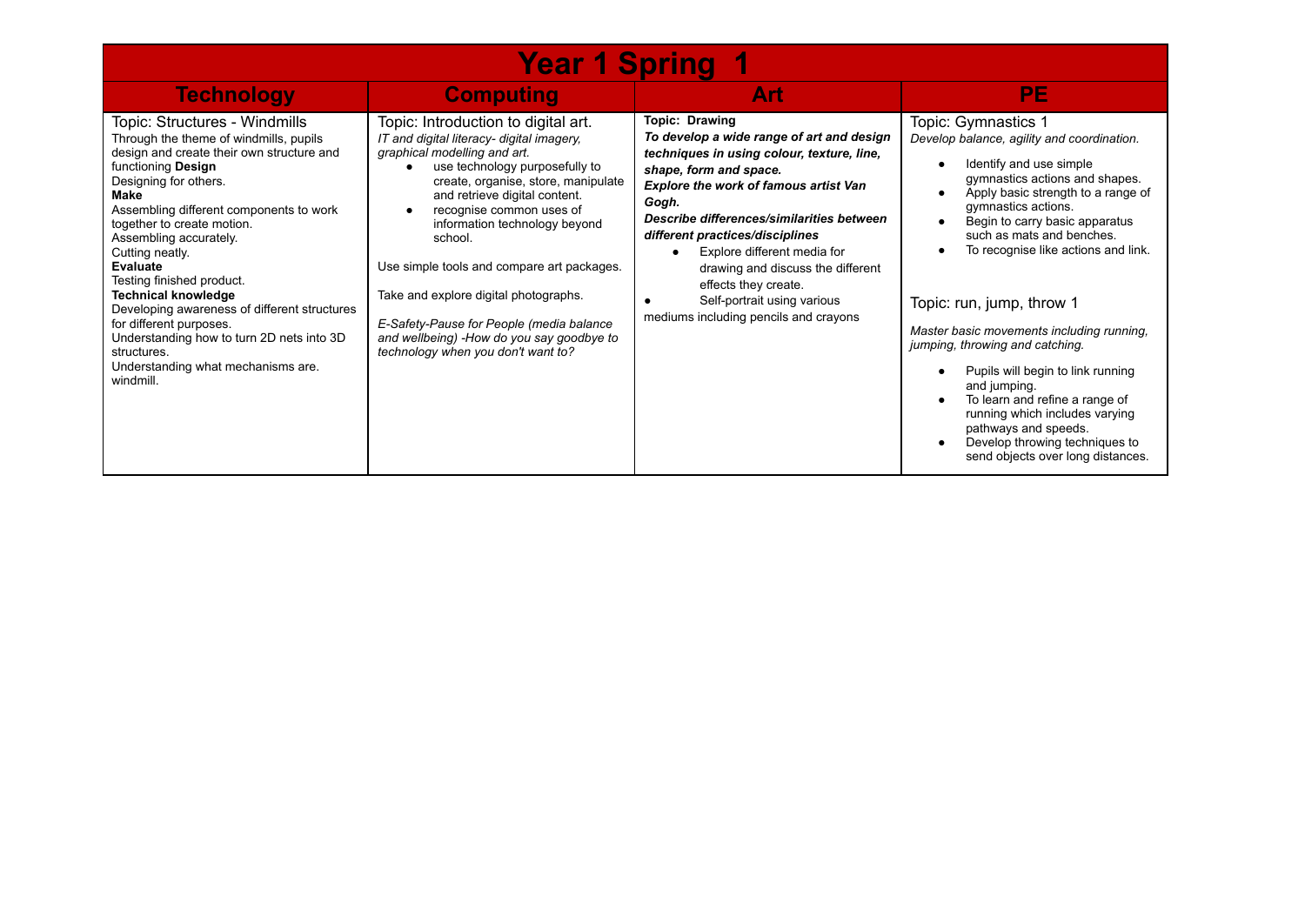| <b>Year 1 Spring 1</b>                                                                                                                                                                                                                                       |                                                                                                                                                                                                                                                                                                                                                                                                                                                                                                                                                                                                                                                                                                                                                    |                                                                                                                                                                                                                                   |                                                                                                                                                                                                                                                                |
|--------------------------------------------------------------------------------------------------------------------------------------------------------------------------------------------------------------------------------------------------------------|----------------------------------------------------------------------------------------------------------------------------------------------------------------------------------------------------------------------------------------------------------------------------------------------------------------------------------------------------------------------------------------------------------------------------------------------------------------------------------------------------------------------------------------------------------------------------------------------------------------------------------------------------------------------------------------------------------------------------------------------------|-----------------------------------------------------------------------------------------------------------------------------------------------------------------------------------------------------------------------------------|----------------------------------------------------------------------------------------------------------------------------------------------------------------------------------------------------------------------------------------------------------------|
| <b>Music</b>                                                                                                                                                                                                                                                 | <b>RE</b>                                                                                                                                                                                                                                                                                                                                                                                                                                                                                                                                                                                                                                                                                                                                          | <b>French</b>                                                                                                                                                                                                                     | <b>PSHCE</b>                                                                                                                                                                                                                                                   |
| Topic: In the Groove.<br>Listen & Appraise (descriptions for all strands<br>as above)<br><b>Musical Activities -</b><br>• Games<br>• Singing<br>• Playing<br>Unit specific focus: Playing/singing in<br>different styles and learning about those<br>styles. | Topic: Christianity.<br>Why is Jesus special to Christians?<br>Belief:<br>Introduction to the special nature of<br>$\bullet$<br>Jesus shown through his special<br>birth [Incarnation], life and ministry,<br>death and resurrection [Salvation]<br>Authority:<br>Stories about the life and ministry<br>$\bullet$<br>of Jesus - as healer, miracle<br>worker, teacher (e.g. through<br>parables).<br>Expressions of belief:<br>Sunday worship in church - words<br>$\bullet$<br>and actions, prayers, reading from<br>the Bible, sermon, hymns, music.<br>Impact of belief:<br>Christians (as individuals and<br>$\bullet$<br>church communities) show love,<br>care and forgiveness, how they<br>help others and follow the example<br>of Jesus. | Topic: Dans la Jungle<br>Focus:<br>Jungle animals<br>Adjectives<br>Vocabulary:<br><b>Nouns</b><br>un lion, un tigre, un singe, un éléphant, un<br>crocodile<br><b>Adjectives</b><br>grand, petit, énorme, féroce, content, triste | Topic: Dreams and Goals<br>My Treasure Chest of Success<br>Steps to Goals<br>$\overline{a}$<br>Achieving Together<br><b>Stretchy Learning</b><br>$\overline{\phantom{a}}$<br>Overcoming Obstacles<br>$\overline{\phantom{a}}$<br><b>Celebrating My Success</b> |
|                                                                                                                                                                                                                                                              |                                                                                                                                                                                                                                                                                                                                                                                                                                                                                                                                                                                                                                                                                                                                                    |                                                                                                                                                                                                                                   |                                                                                                                                                                                                                                                                |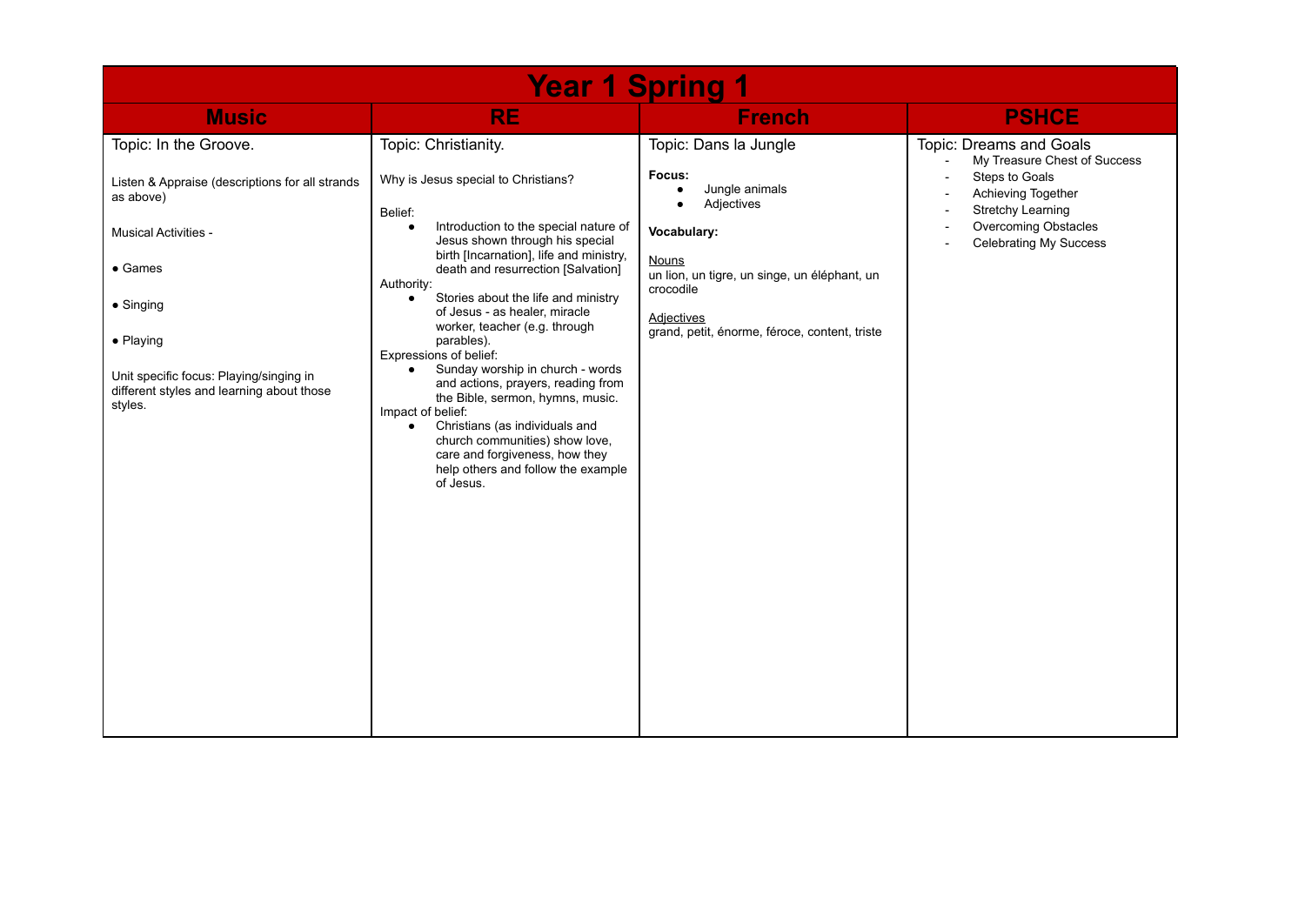|                | <b>Year 1 Spring 2</b>                                                                                                                                                                                 |                                                                                                                                                                                          |
|----------------|--------------------------------------------------------------------------------------------------------------------------------------------------------------------------------------------------------|------------------------------------------------------------------------------------------------------------------------------------------------------------------------------------------|
| <b>History</b> | <b>Geography</b>                                                                                                                                                                                       | <b>Science</b>                                                                                                                                                                           |
| See Spring 1   | Topic: Why don't penguins need to fly?<br>Where is Pip's home and what do we find there?                                                                                                               | Topic: Animals including humans<br>Identify and name a variety of common animals<br>$\bullet$                                                                                            |
|                | Identify, recognise and describe the key<br>$\bullet$<br>geographical features of the Antarctic environment                                                                                            | including fish, amphibians, reptiles, birds and<br>mammals<br>Identify and name a variety of common animals that<br>$\bullet$                                                            |
|                | How are penguins able to survive in Antarctica?                                                                                                                                                        | are carnivores, herbivores and omnivores.<br>Describe and compare the structure of a variety of<br>$\bullet$                                                                             |
|                | Identify ways in which penguins are adapted to the<br>$\bullet$<br>Antarctic environment                                                                                                               | common animals (fish, amphibians, reptiles, birds<br>and mammals, including pets)                                                                                                        |
|                | How does Antarctica compare with the Sahara Desert?                                                                                                                                                    | Identify, name, draw and label the basic parts of the<br>$\bullet$<br>human body and say which part of the body is                                                                       |
|                | Identify countries in Africa which lie within the<br>$\bullet$<br>Sahara Desert                                                                                                                        | associated with each sense.<br>Record data in a table.<br>Observe closely, using simple equipment.                                                                                       |
|                | Identify, recognise and describe the key<br>$\bullet$<br>geographical features of the Sahara Desert                                                                                                    | Record data in simple ways (Venn diagram/chart).<br>Sort and group animals with some help (non-statutory).                                                                               |
|                | Explain why Antarctica is a desert despite being the<br>$\bullet$<br>coldest place on Earth                                                                                                            | Visit: Kirkley Hall Zoological Gardens in Spring 2.                                                                                                                                      |
|                | How is the Arctic different from the Antarctic?                                                                                                                                                        | Topic: Seasons                                                                                                                                                                           |
|                | Describe ways that the Arctic region and North Pole<br>$\bullet$<br>is similar to and different from (compare and<br>contrast) Antarctica and the South Pole and offer<br>reasons for such differences | (ongoing throughout year but reviewed in this term)<br>Observe changes across the four seasons<br>Observe and describe weather associated with the<br>seasons and how day length varies. |
|                | Why are there no Polar Bears in Antarctica?                                                                                                                                                            | Ask simple questions and recognise that they can<br>$\bullet$                                                                                                                            |
|                | Describe and explain the components of the food<br>$\bullet$<br>chain of an Emperor Penguin                                                                                                            | be answered in different ways.<br>Perform simple tests.                                                                                                                                  |
|                | Identify and describe 3 geographical features of a<br>South American country that Peter the Polar Bear<br>visits on his journey to Antarctica                                                          | Observe closely, using simple equipment.<br>Gather and record data to help answer a question.<br>$\bullet$                                                                               |
|                | Why do Marco and Polo find visiting each other so difficult?                                                                                                                                           |                                                                                                                                                                                          |
|                | Compare and contrast the weather and climate of<br>Antarctica (the home of Polo) and Zambia (the<br>home of Marco)                                                                                     |                                                                                                                                                                                          |
|                | Explain the geographic reasons why Polo finds it<br>$\bullet$<br>difficult to live in Zambia and Marco finds it a<br>problem to live in Antarctica                                                     |                                                                                                                                                                                          |
|                | So why don't penguins need to fly?                                                                                                                                                                     |                                                                                                                                                                                          |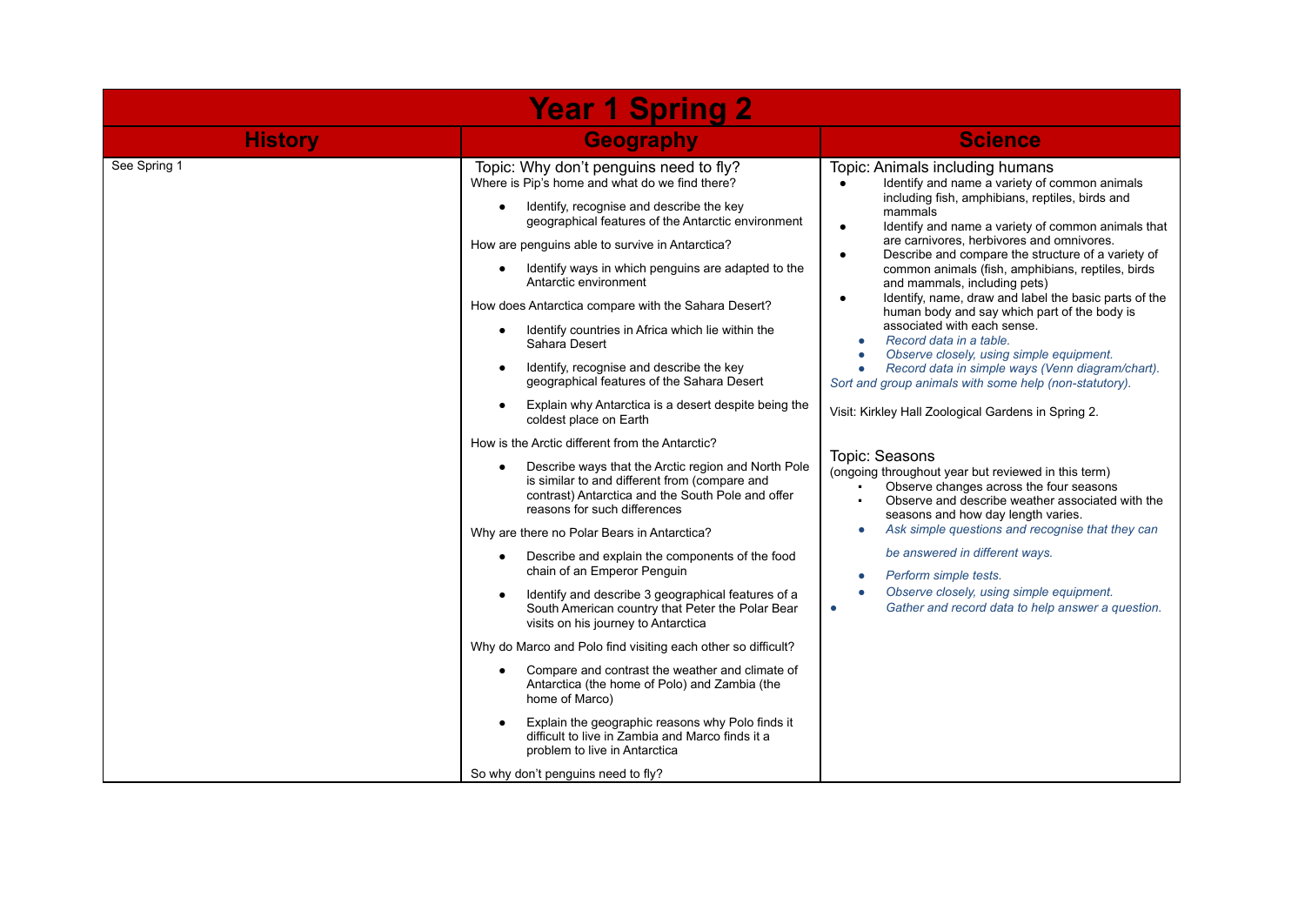| <b>Year 1 Spring 2</b>                                                                                                                                                                                                                                                                                                                                                                                                                                                    |                                                                                                                                                                                                                                                                                                                                                                                                                                                                                                                                                                                                                                                                |                                                                                                                                                                                                                                                                                                                                                                                                                                                                                                         |                                                                                                                                                                                                                                                                                                                                                                                                                                                                                                                                                                                                                                                                                                                                                                                 |
|---------------------------------------------------------------------------------------------------------------------------------------------------------------------------------------------------------------------------------------------------------------------------------------------------------------------------------------------------------------------------------------------------------------------------------------------------------------------------|----------------------------------------------------------------------------------------------------------------------------------------------------------------------------------------------------------------------------------------------------------------------------------------------------------------------------------------------------------------------------------------------------------------------------------------------------------------------------------------------------------------------------------------------------------------------------------------------------------------------------------------------------------------|---------------------------------------------------------------------------------------------------------------------------------------------------------------------------------------------------------------------------------------------------------------------------------------------------------------------------------------------------------------------------------------------------------------------------------------------------------------------------------------------------------|---------------------------------------------------------------------------------------------------------------------------------------------------------------------------------------------------------------------------------------------------------------------------------------------------------------------------------------------------------------------------------------------------------------------------------------------------------------------------------------------------------------------------------------------------------------------------------------------------------------------------------------------------------------------------------------------------------------------------------------------------------------------------------|
| <b>Technology</b>                                                                                                                                                                                                                                                                                                                                                                                                                                                         | <b>Computing</b>                                                                                                                                                                                                                                                                                                                                                                                                                                                                                                                                                                                                                                               | Art                                                                                                                                                                                                                                                                                                                                                                                                                                                                                                     | <b>PE</b>                                                                                                                                                                                                                                                                                                                                                                                                                                                                                                                                                                                                                                                                                                                                                                       |
| Topic: Food - Fruit and Vegetable<br>Smoothie<br>Children<br>learn how to identify fruits and vegetables<br>and then design and make a Design<br>Designing<br>for others.<br>Make<br>Chopping fruit and vegetables.<br>Making a smoothie.<br><b>Evaluate</b><br>Evaluating and adapting designs.<br><b>Technical knowledge</b><br>Describing and grouping fruits by texture and<br>taste.<br>Understanding the difference between fruit<br>and vegetables. Make smoothie. | Topic: Programming direction.<br>Computer science control and programming.<br>understand what algorithms are,<br>$\bullet$<br>how they are implemented as<br>programs on digital devices, and<br>that programs execute by following<br>precise and unambiquous<br>instructions<br>create and debug simple programs<br>$\bullet$<br>use logical reasoning to predict the<br>$\bullet$<br>behaviour of simple programs<br>Focus on mazes and giving clear and<br>unambiquous instructions.<br>Debugging instructions to correct errors.<br>E-Safety Media Balance (well being) - How<br>do we find a happy balance between our<br>online and offline activities? | <b>Topic: Collage</b><br>To use a range of materials creatively to<br>design and make products.<br>Explore the work of famous artist Matisse.<br>Describe differences/similarities between<br>different practices/disciplines<br>Explore different media for drawing<br>$\bullet$<br>and discuss the different effects<br>they create.<br>Gather and sort materials to make<br>$\bullet$<br>a Matisse shape collage.<br>Use a range of materials to create<br>$\bullet$<br>an Arctic landscape collage. | Topic: Gymnastics 2<br>Develop balance, agility and coordination.<br>To perform a variety of basic<br>$\bullet$<br>gymnastics actions showing<br>control<br>To introduce turn, twist, spin, rock<br>$\bullet$<br>and roll and link these into<br>movement patterns<br>To perform longer movement<br>$\bullet$<br>phrases and link with confidence<br>Topic: run, jump, throw 2<br>Master basic movements including running,<br>jumping, throwing and catching.<br>Increase stamina and core<br>$\bullet$<br>strength needed to undertake<br>athletics activities<br>Take part in a broad range of<br>$\bullet$<br>opportunities to extend strength,<br>balance, agility and coordination<br>Cooperate with others to carry out<br>$\bullet$<br>more complex physical activities |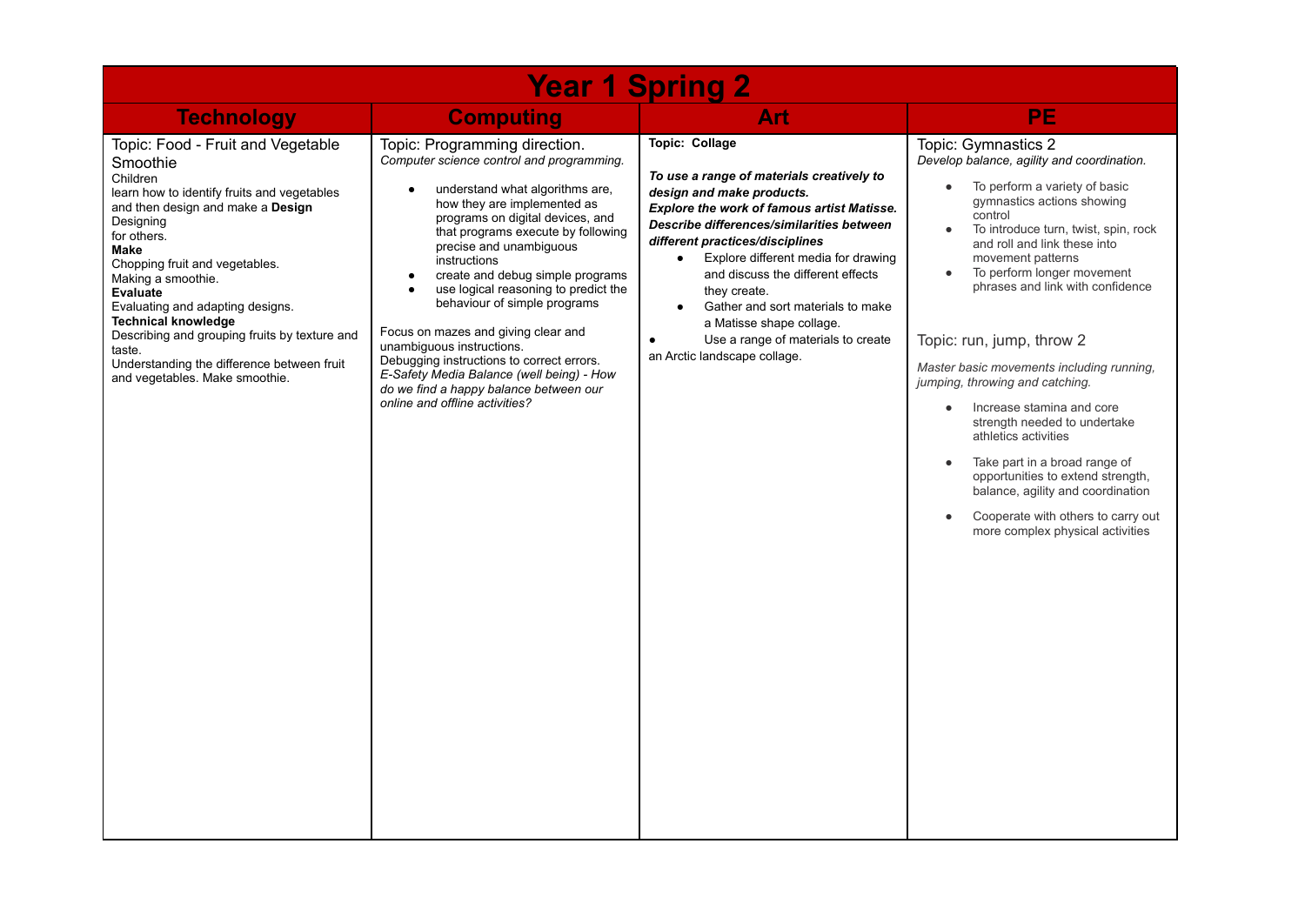| <b>Year 1 Spring 2</b>                                                                                                                                                    |                                                                                                                                                                                                                                                                                                                                                                                                                                                                                                                                                                                |                                                                                                                                                                                                                                                                                                                                |                                                                                                                                                             |
|---------------------------------------------------------------------------------------------------------------------------------------------------------------------------|--------------------------------------------------------------------------------------------------------------------------------------------------------------------------------------------------------------------------------------------------------------------------------------------------------------------------------------------------------------------------------------------------------------------------------------------------------------------------------------------------------------------------------------------------------------------------------|--------------------------------------------------------------------------------------------------------------------------------------------------------------------------------------------------------------------------------------------------------------------------------------------------------------------------------|-------------------------------------------------------------------------------------------------------------------------------------------------------------|
| <b>Music</b>                                                                                                                                                              | <b>RE</b>                                                                                                                                                                                                                                                                                                                                                                                                                                                                                                                                                                      | <b>French</b>                                                                                                                                                                                                                                                                                                                  | <b>PSHCE</b>                                                                                                                                                |
| Topic: Round and round.<br>Listen & Appraise (descriptions for<br>all strands as above)<br><b>Musical Activities</b><br>$\bullet$ Games<br>$\bullet$ Singing<br>• Playing | Topic: Christianity.<br>What is the Easter story?<br>Belief:<br>Jesus' death and resurrection<br>$\bullet$<br>[Salvation].<br>Authority:<br>Jesus as important as shown<br>$\bullet$<br>through his birth, death and<br>resurrection - Christmas and<br>Easter. [Incarnation and Salvation]<br>Expression of belief:<br>How Christians celebrate<br>$\bullet$<br>Christmas, Easter, Harvest.<br>Impact of belief:<br>How Christians (as individuals and<br>church communities) show love,<br>care and forgiveness, how they<br>help others and follow the example<br>of Jesus. | Topic: Au Magasin d'Animaux<br>Focus:<br>Pets<br>Adjectives<br>Simple constructions<br>Vocabulary:<br>Nouns<br>un chat, un lapin, un cheval, une souris, un<br>chien, un magasin d'animaux<br><b>Adjectives</b><br>méchant, gros, cher, petit, parfait<br>Simple constructions<br>Il cherche, il regarde, il refuse, il achète | Topic: Healthy Me<br>Being Healthy<br><b>Healthy Choices</b><br>Clean and Healthy<br><b>Medicine Safety</b><br>Road Safety<br>$\bullet$<br>Happy Healthy Me |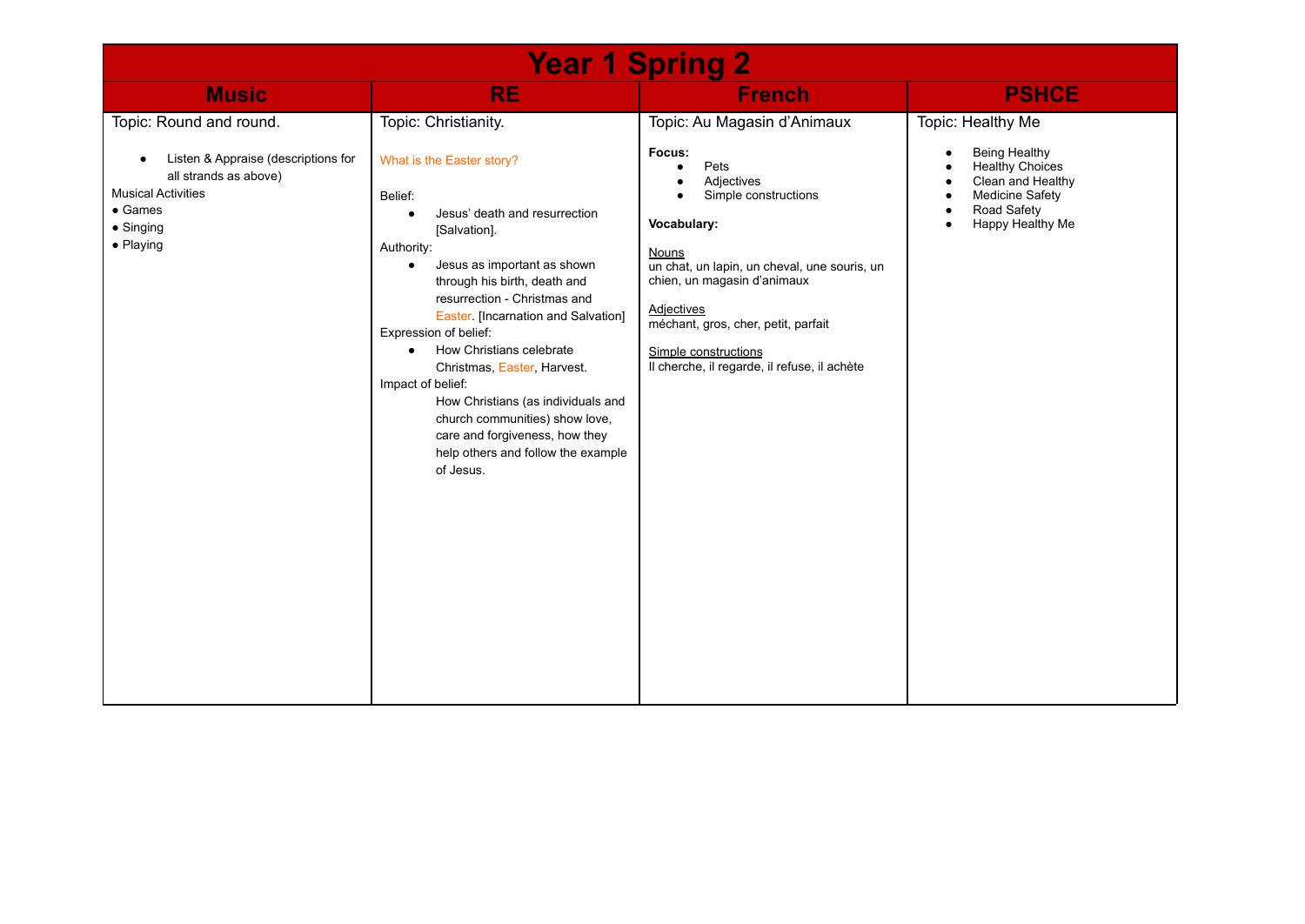| <b>Year 1 Summer 1</b>                                                                                                                                                                                                                                                                                                                                                                                                                                                                                                                                                                                                                                                                                                                                                                                                                                                                                                                                                                                                                                       |                  |                                                                                                                                                                                                                                                                                                                                                                                                                                                                                                                                                                                                                                                                                                                                                                                                                                                                                                                                                                                              |  |
|--------------------------------------------------------------------------------------------------------------------------------------------------------------------------------------------------------------------------------------------------------------------------------------------------------------------------------------------------------------------------------------------------------------------------------------------------------------------------------------------------------------------------------------------------------------------------------------------------------------------------------------------------------------------------------------------------------------------------------------------------------------------------------------------------------------------------------------------------------------------------------------------------------------------------------------------------------------------------------------------------------------------------------------------------------------|------------------|----------------------------------------------------------------------------------------------------------------------------------------------------------------------------------------------------------------------------------------------------------------------------------------------------------------------------------------------------------------------------------------------------------------------------------------------------------------------------------------------------------------------------------------------------------------------------------------------------------------------------------------------------------------------------------------------------------------------------------------------------------------------------------------------------------------------------------------------------------------------------------------------------------------------------------------------------------------------------------------------|--|
| <b>History</b>                                                                                                                                                                                                                                                                                                                                                                                                                                                                                                                                                                                                                                                                                                                                                                                                                                                                                                                                                                                                                                               | <b>Geography</b> | <b>Science</b>                                                                                                                                                                                                                                                                                                                                                                                                                                                                                                                                                                                                                                                                                                                                                                                                                                                                                                                                                                               |  |
| Why is the history of my locality important?<br>Why is the Spanish City important to Whitley Bay?<br>How has the area changed over the last 100years?<br>Discuss what we already know about our local area<br>and an observational activity using photographs of<br>Whitley Bay over the years followed by a discussion<br>about the history of Spanish City and the significant<br>dates (creation and renovation).<br>Why was George Stephenson important to the North East?<br>Why do we remember him?<br>Pictures of George Stephenson - who might he be?<br>Add pictures for further clues.<br>Identify routes of the first 3 passenger railway lines.<br>How did WW1 affect the people who live in our area?<br>Providing a little background to the war. Watch the<br>videos on life in the trenches and follow with a<br>role-play activity of living in a trench. What would<br>life have been like?<br>Group Research using ipads - Colin Miller<br>Jamieson. Use Google Earth to find his house - 22 Newcastle<br>Street, Tynemouth (blue plaque) | See Summer 2     | <b>Topic: Plants</b><br>Identify and name a variety of common wild and<br>garden plants, including deciduous and evergreen<br>trees.<br>Identify and describe the basic structure of a variety<br>$\bullet$<br>of common flowering plants, including trees.<br>Observe closely using simple equipment<br>$\bullet$<br>Ask simple questions and recognise that they can<br>be answered in different ways.<br>Use parts of the plant to identify and classify it.<br>Use simple features of a plant to sort and group<br>them (non-statutory).<br>Topic: Seasons<br>(ongoing throughout year but reviewed in this term)<br>Observe changes across the four seasons<br>Observe and describe weather associated with the<br>٠<br>seasons and how day length varies.<br>Ask simple questions and recognise that they can<br>be answered in different ways.<br>Perform simple tests.<br>$\bullet$<br>Observe closely, using simple equipment.<br>Gather and record data to help answer a question. |  |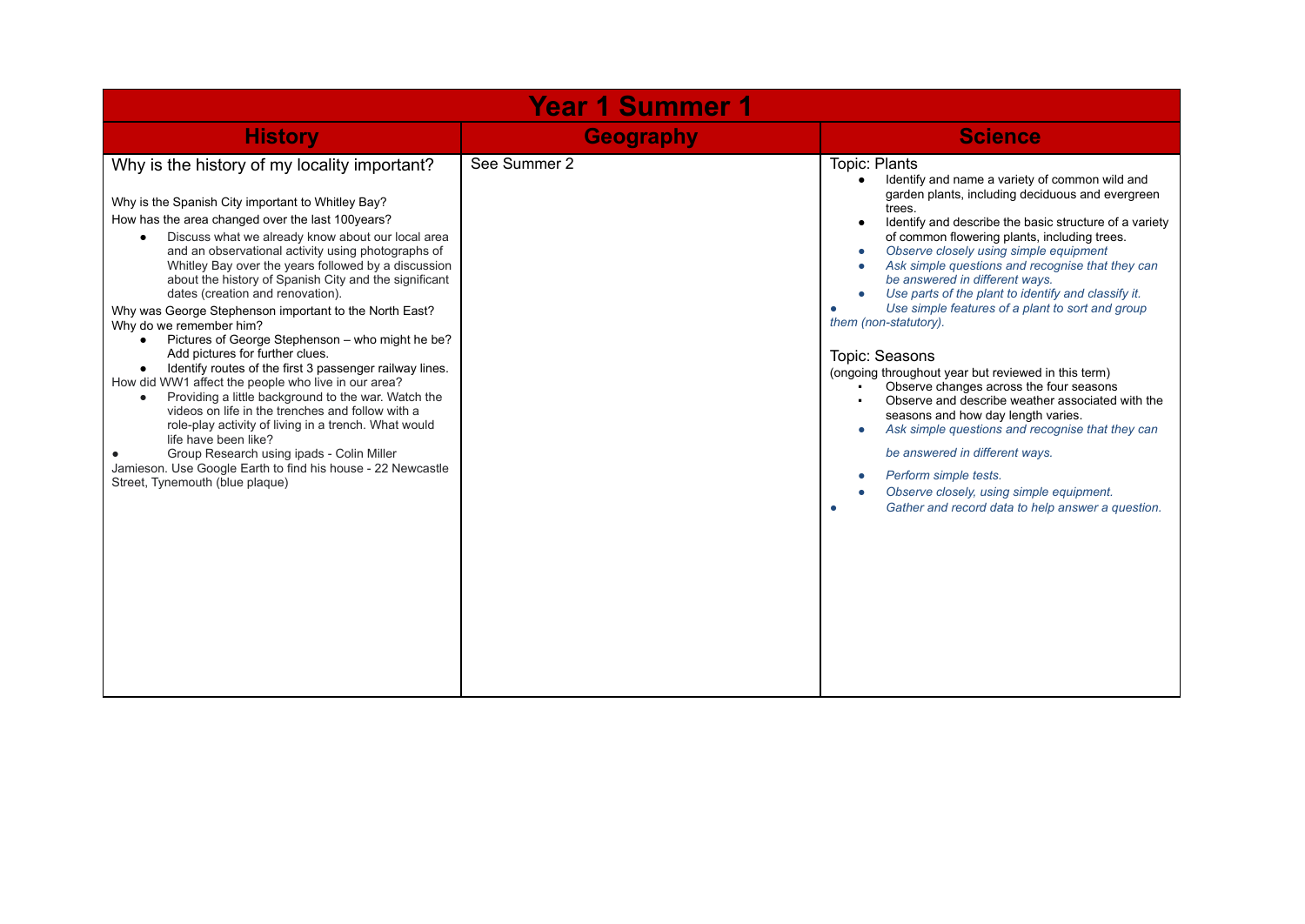| <b>Year 1 Summer 1</b>                          |                                                                                                                                                                                                                                                                                                                                                                                                                                                                                                                                                                     |                                                                                                                                                                                                                                                                                                                                                                                                                                                                                                                                                                                                      |                                                                                                                                                                                                                                                                                                                                                                                                                                                                                                                                                          |
|-------------------------------------------------|---------------------------------------------------------------------------------------------------------------------------------------------------------------------------------------------------------------------------------------------------------------------------------------------------------------------------------------------------------------------------------------------------------------------------------------------------------------------------------------------------------------------------------------------------------------------|------------------------------------------------------------------------------------------------------------------------------------------------------------------------------------------------------------------------------------------------------------------------------------------------------------------------------------------------------------------------------------------------------------------------------------------------------------------------------------------------------------------------------------------------------------------------------------------------------|----------------------------------------------------------------------------------------------------------------------------------------------------------------------------------------------------------------------------------------------------------------------------------------------------------------------------------------------------------------------------------------------------------------------------------------------------------------------------------------------------------------------------------------------------------|
| <b>Technology</b>                               | <b>Computing</b>                                                                                                                                                                                                                                                                                                                                                                                                                                                                                                                                                    | Art                                                                                                                                                                                                                                                                                                                                                                                                                                                                                                                                                                                                  | PE.                                                                                                                                                                                                                                                                                                                                                                                                                                                                                                                                                      |
| Outdoor Classroom<br>Applying Technology skills | Topic: Exploring digital sound.<br>IT and digital literacy- sound.<br>use technology purposefully to<br>$\bullet$<br>create, organise, store, manipulate<br>and retrieve digital content<br>recognise common uses of<br>information technology beyond<br>school<br>Explore and evaluate a range of different<br>programs to produce digital sounds.<br>E-Safety-Self-Image and Identity: I can<br>recognise that I can say 'no' 'please stop' 'I'll<br>tell' 'l'll ask' to somebody who asks me to do<br>something that makes me feel sad,<br>embarrassed or upset. | <b>Topic: Printing</b><br>To use a range of materials creatively to<br>design and make products.<br>To use painting to develop and share ideas.<br>To develop a wide range of art and design<br>techniques in using colour, texture, line,<br>shape, form and space.<br>Explore the work of famous artist Paul Klee.<br>Describe differences/similarities between<br>different practices/disciplines<br>• Create patterns and pictures by<br>printing from objects using more<br>than one colour in the style of<br>Paul Klee.<br>Use equipment and media<br>correctly, to produce a clean<br>image. | Topic: Send and return 1<br>Master basic movements including running,<br>jumping, throwing and catching.<br>Able to send an object with<br>increased confidence using hand<br>or bat.<br>Move towards a moving ball to<br>return.<br>Sending and returning a variety of<br>balls.<br>Topic: hit, catch, run 1.<br>Participate in team games, developing simple<br>tactics for attacking and defending.<br>Able to hit objects with hand or bat.<br>$\bullet$<br>Track and retrieve a rolling ball.<br>Throw and catch a variety of balls<br>and objects. |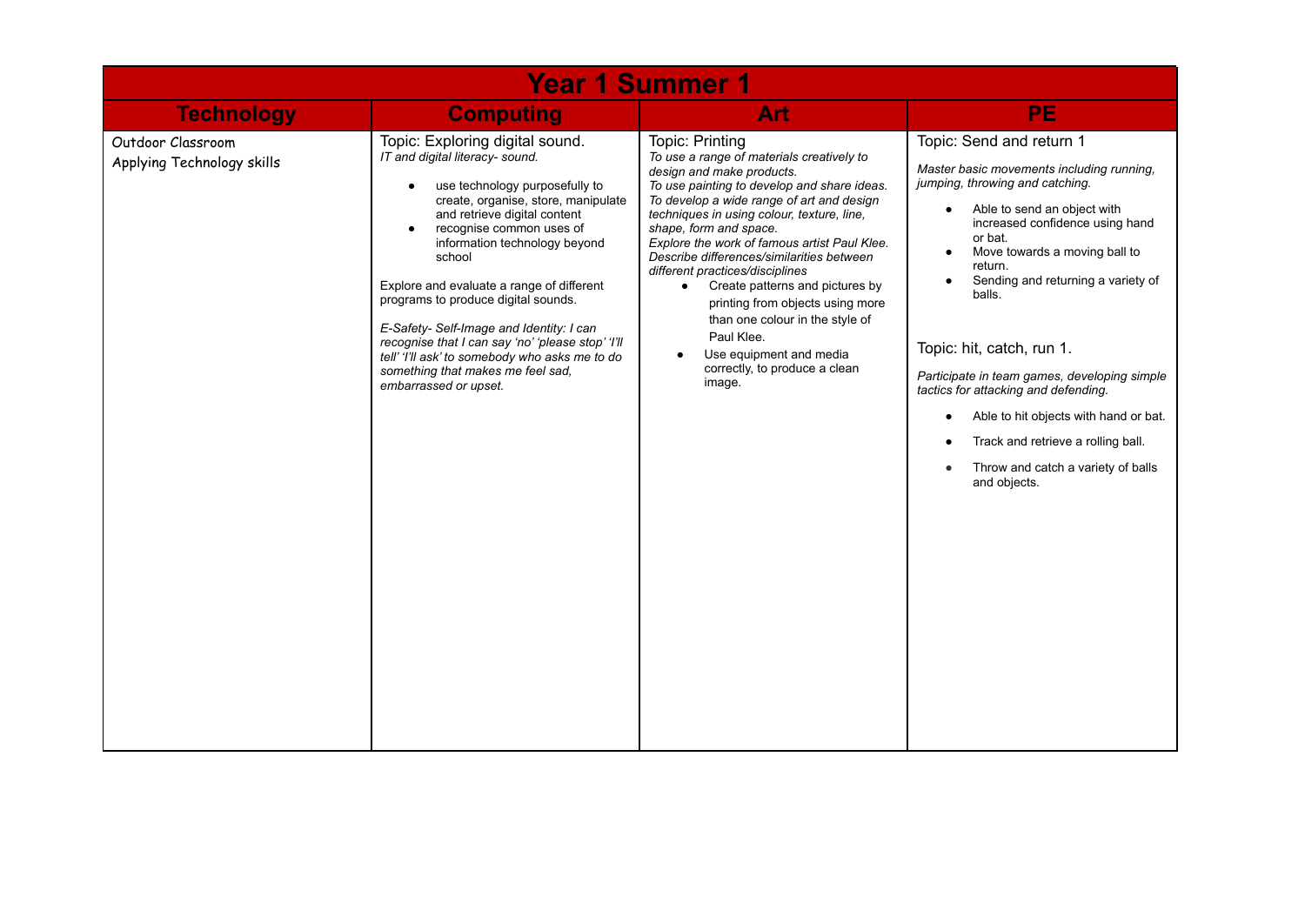| <b>Year 1 Summer 1</b>                                                                                                                                                                                                                                                                                                                                                                    |                                                                                                                                                                                                                                                                                                                                                                                                                                                                                                                                                                                                                                                                                                                                                                                                                                                                                                                                                                                                                                             |                                                                                                                                                                                                                                                                                                  |                                                                                                                                                                                                |
|-------------------------------------------------------------------------------------------------------------------------------------------------------------------------------------------------------------------------------------------------------------------------------------------------------------------------------------------------------------------------------------------|---------------------------------------------------------------------------------------------------------------------------------------------------------------------------------------------------------------------------------------------------------------------------------------------------------------------------------------------------------------------------------------------------------------------------------------------------------------------------------------------------------------------------------------------------------------------------------------------------------------------------------------------------------------------------------------------------------------------------------------------------------------------------------------------------------------------------------------------------------------------------------------------------------------------------------------------------------------------------------------------------------------------------------------------|--------------------------------------------------------------------------------------------------------------------------------------------------------------------------------------------------------------------------------------------------------------------------------------------------|------------------------------------------------------------------------------------------------------------------------------------------------------------------------------------------------|
| <b>Music</b>                                                                                                                                                                                                                                                                                                                                                                              | <b>RE</b>                                                                                                                                                                                                                                                                                                                                                                                                                                                                                                                                                                                                                                                                                                                                                                                                                                                                                                                                                                                                                                   | <b>French</b>                                                                                                                                                                                                                                                                                    | <b>PSHCE</b>                                                                                                                                                                                   |
| Topic: Your imagination<br>Listen & Appraise (descriptions for all strands<br>as above)<br><b>Musical Activities -</b><br>$\bullet$ Games<br>$\bullet$ Singing<br>• Playing<br>• Improvisation - option after Step 3<br>• Composition - option after Step 4<br>Unit specific focus: Create your own lyrics.<br>Mixed styles and listening to songs/music<br>about using your imagination. | Topic: Buddhism.<br>What can we find out about Buddha?<br>Why did Buddha leave home?<br>NB There are several names for the historical<br>Buddha on whose teaching Buddhism is<br>founded e.g. Gotama/Gautama Buddha (also<br>known as Siddhartha Gautama Buddha in<br>Sanskrit or Siddhartha Gotama in Pali),<br>Shakyamuni Buddha or simply the Buddha.<br>Belief:<br>Belief in Buddha as an enlightened<br>$\bullet$<br>teacher (not a God).<br>Authority:<br>Example of the historical Buddha's<br>$\bullet$<br>life - his birth, growing up as<br>Prince Siddhartha, giving up<br>palace life to search for truth and<br>an answer to suffering; symbol of<br>the Bodhi tree.<br>Expressions of Belief:<br>Worship in the home: Buddhist<br>$\bullet$<br>home shrine – statue of Buddha<br>(rupa) or mandala, incense,<br>candles, water, food, bell -<br>engaging all the senses.<br>Impact of Belief:<br>How ordinary people who are<br>$\bullet$<br>Buddhists behave: demonstrating<br>compassion, generosity, honesty,<br>patience. | Topic: Lapin, Cheval et la Princesse<br>Focus:<br>Body parts<br>Adjectives for feelings<br>Movement verbs<br>Vocabulary:<br>Nouns<br>Lapin, Cheval, la Princesse, le bras, le dos,<br>la tête<br><b>Adiectives</b><br>content, grand, fâché, fatigué<br>Verbs<br>Saute, tombe, monte sur, allons | <b>Topic: Relationships</b><br>Families<br><b>Making Friends</b><br>Greetings<br>$\bullet$<br>People Who Help Us<br>Being My Own Best Friend<br><b>Celebrating My Special</b><br>Relationships |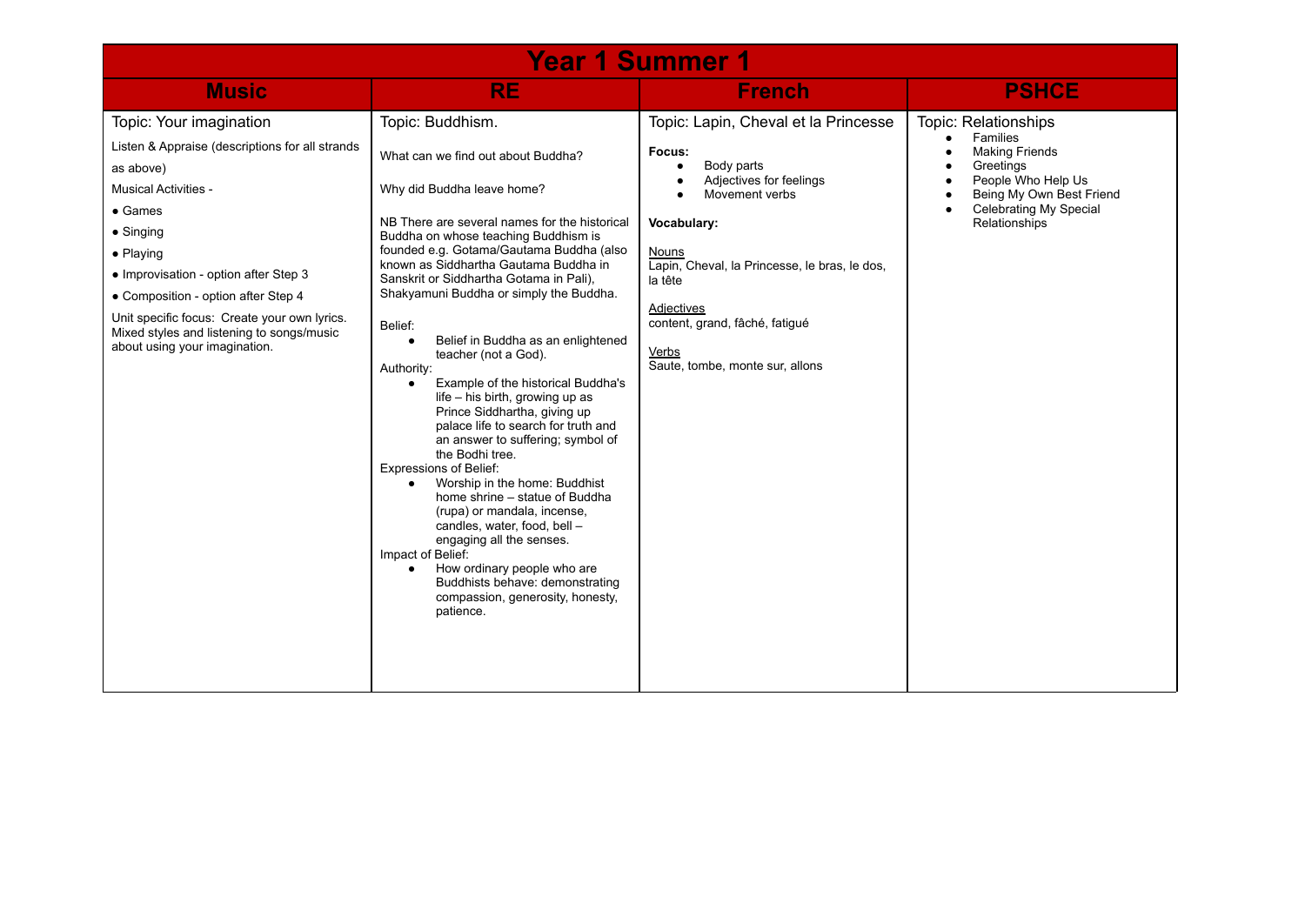| <b>Year 1 Summer 2</b> |                                                                                                                                                                                                                                                                                                                                                                                                                                                                                                                                                                                                                                                                                                                                                                                                                                                                                                                                                                                                                                                                                                                                                                                                                                                                                                                                                                                                                                                                                                                                                                                                       |                                                                                                                                                                                                                                                                                                                                                                                                                                                                                                                                                                                                                                                                                                                                                                                   |  |  |
|------------------------|-------------------------------------------------------------------------------------------------------------------------------------------------------------------------------------------------------------------------------------------------------------------------------------------------------------------------------------------------------------------------------------------------------------------------------------------------------------------------------------------------------------------------------------------------------------------------------------------------------------------------------------------------------------------------------------------------------------------------------------------------------------------------------------------------------------------------------------------------------------------------------------------------------------------------------------------------------------------------------------------------------------------------------------------------------------------------------------------------------------------------------------------------------------------------------------------------------------------------------------------------------------------------------------------------------------------------------------------------------------------------------------------------------------------------------------------------------------------------------------------------------------------------------------------------------------------------------------------------------|-----------------------------------------------------------------------------------------------------------------------------------------------------------------------------------------------------------------------------------------------------------------------------------------------------------------------------------------------------------------------------------------------------------------------------------------------------------------------------------------------------------------------------------------------------------------------------------------------------------------------------------------------------------------------------------------------------------------------------------------------------------------------------------|--|--|
| <b>History</b>         | <b>Geography</b>                                                                                                                                                                                                                                                                                                                                                                                                                                                                                                                                                                                                                                                                                                                                                                                                                                                                                                                                                                                                                                                                                                                                                                                                                                                                                                                                                                                                                                                                                                                                                                                      | <b>Science</b>                                                                                                                                                                                                                                                                                                                                                                                                                                                                                                                                                                                                                                                                                                                                                                    |  |  |
| See Summer 1           | Topic: Why do we love being beside the seaside<br>so much?<br>How is the seaside different from other places?<br>Identify and describe the main physical and human<br>features of seaside environments<br>How do people enjoy themselves at the seaside?<br>Provide reasons as to why it is important to protect<br>$\bullet$<br>living things at the seaside<br>Describe popular activities undertaken at the<br>seaside<br>What else did Sally find living in the rock pools at Wembury?<br>Understand the interdependence of living things in<br>$\bullet$<br>seaside environments<br>Identify, describe and categorise living things within<br>$\bullet$<br>a rock pool habitat<br>Identify, categorise and begin to explain the<br>$\bullet$<br>distribution of sea shells on a beach<br>How do people affect the beach at Wembury? How do they<br>affect the beach at Whitley Bay?<br>Identify, describe and offer reasons for the<br>$\bullet$<br>presence of pollution on a beach<br>Describe and explain how people can take greater<br>care of the seaside environment<br>Whereabouts in the world is Wembury?<br>Look at a globe and the difference between land<br>$\bullet$<br>and sea<br>Look at a map and pinpoint Wenbury and Whitley<br>$\bullet$<br>Bay<br>Discuss other places the children may have visited<br>- any examples of seaside resorts<br>How have our seaside holidays changed since the 1970s?<br>Describe and explain reasons why seaside holidays<br>$\bullet$<br>have changed in living memory<br>How have great artists and composers represented the<br>seaside? | Topic: Investigations<br>Ask simple questions and recognise that they can<br>be answered in different ways.<br>Observe closely, use simple equipment, perform<br>simple tests, identify and classify<br>Use their observations and ideas to suggest<br>answers to questions, gather and record data to<br>help in answering questions.<br>Topic: Seasons<br>(ongoing throughout year but reviewed in this term)<br>Observe changes across the four seasons<br>Observe and describe weather associated with the<br>seasons and how day length varies.<br>Ask simple questions and recognise that they can<br>be answered in different ways.<br>Perform simple tests.<br>Observe closely, using simple equipment.<br>Gather and record data to help answer a question.<br>$\bullet$ |  |  |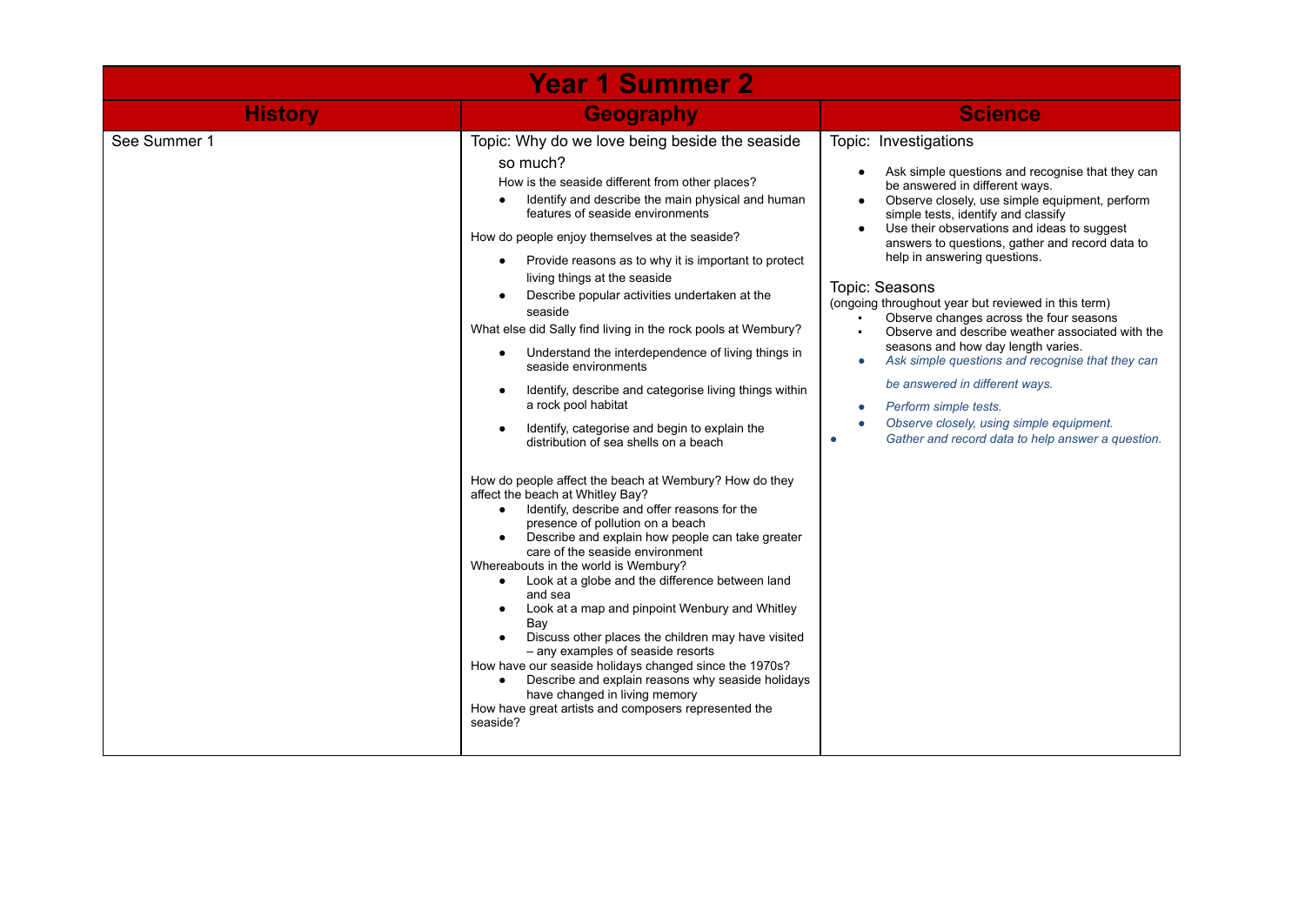| <b>Year 1 Summer 2</b> |                                                                                                                                                                                                                                                                                                                                                                                                                                                                                                                                                                                                                                                                                                                                                                                                                                  |                                                                                                                                                                                                                                                                                                                                                                                                                                        |                                                                                                                                                                                                                                                                                                                                                                                                                                                                                                                                                                                                                                                                                                                                                                         |  |
|------------------------|----------------------------------------------------------------------------------------------------------------------------------------------------------------------------------------------------------------------------------------------------------------------------------------------------------------------------------------------------------------------------------------------------------------------------------------------------------------------------------------------------------------------------------------------------------------------------------------------------------------------------------------------------------------------------------------------------------------------------------------------------------------------------------------------------------------------------------|----------------------------------------------------------------------------------------------------------------------------------------------------------------------------------------------------------------------------------------------------------------------------------------------------------------------------------------------------------------------------------------------------------------------------------------|-------------------------------------------------------------------------------------------------------------------------------------------------------------------------------------------------------------------------------------------------------------------------------------------------------------------------------------------------------------------------------------------------------------------------------------------------------------------------------------------------------------------------------------------------------------------------------------------------------------------------------------------------------------------------------------------------------------------------------------------------------------------------|--|
| <b>Technology</b>      | <b>Computing</b>                                                                                                                                                                                                                                                                                                                                                                                                                                                                                                                                                                                                                                                                                                                                                                                                                 | Art                                                                                                                                                                                                                                                                                                                                                                                                                                    | PE.                                                                                                                                                                                                                                                                                                                                                                                                                                                                                                                                                                                                                                                                                                                                                                     |  |
|                        | Topic: Finding and presenting<br>information.<br>IT and digital literacy, information, data, the<br>web and technology.<br>use technology purposefully to<br>create, organise, store, manipulate<br>and retrieve digital content<br>recognise common uses of<br>information technology beyond<br>school<br>use technology safely and<br>$\bullet$<br>respectfully, keeping personal<br>information private; identify where<br>to go for help and support when<br>they have concerns about content<br>or contact on the internet or other<br>online technologies<br>Using search engines online information.<br>Create graphs and introduce concept of<br>databases.<br>E-Safety-Health, Well-being and Lifestyle: I<br>can identify rules that help keep us safe and<br>healthy in and beyond the home when using<br>technology. | Topic: Weaving<br>To use a range of materials creatively to<br>design and make products.<br>To develop a wide range of art and design<br>techniques in using colour, texture, line,<br>shape, form and space.<br>Explore the work of famous artist Gunta<br>Stolzl.<br>Describe differences/similarities between<br>different practices/disciplines<br>Create woven patterns with a<br>range of materials including paper<br>and card. | Topic: Send and return 2<br>Master basic movements including running,<br>jumping, throwing and catching.<br>Develop sending skills with a variety of<br>$\bullet$<br>balls<br>Track, intercept and stop a variety of<br>$\bullet$<br>objects such as balls and beanbags<br>Select and apply skills to beat<br>$\bullet$<br>opposition<br>Topic: hit, catch, run 2<br>Participate in team games, developing simple<br>tactics for attacking and defending.<br>Increase stamina and core strength<br>$\bullet$<br>needed to undertake athletics activities<br>Take part in a broad range of<br>$\bullet$<br>opportunities to extend strength,<br>balance, agility and coordination<br>Cooperate with others to carry out more<br>$\bullet$<br>complex physical activities |  |